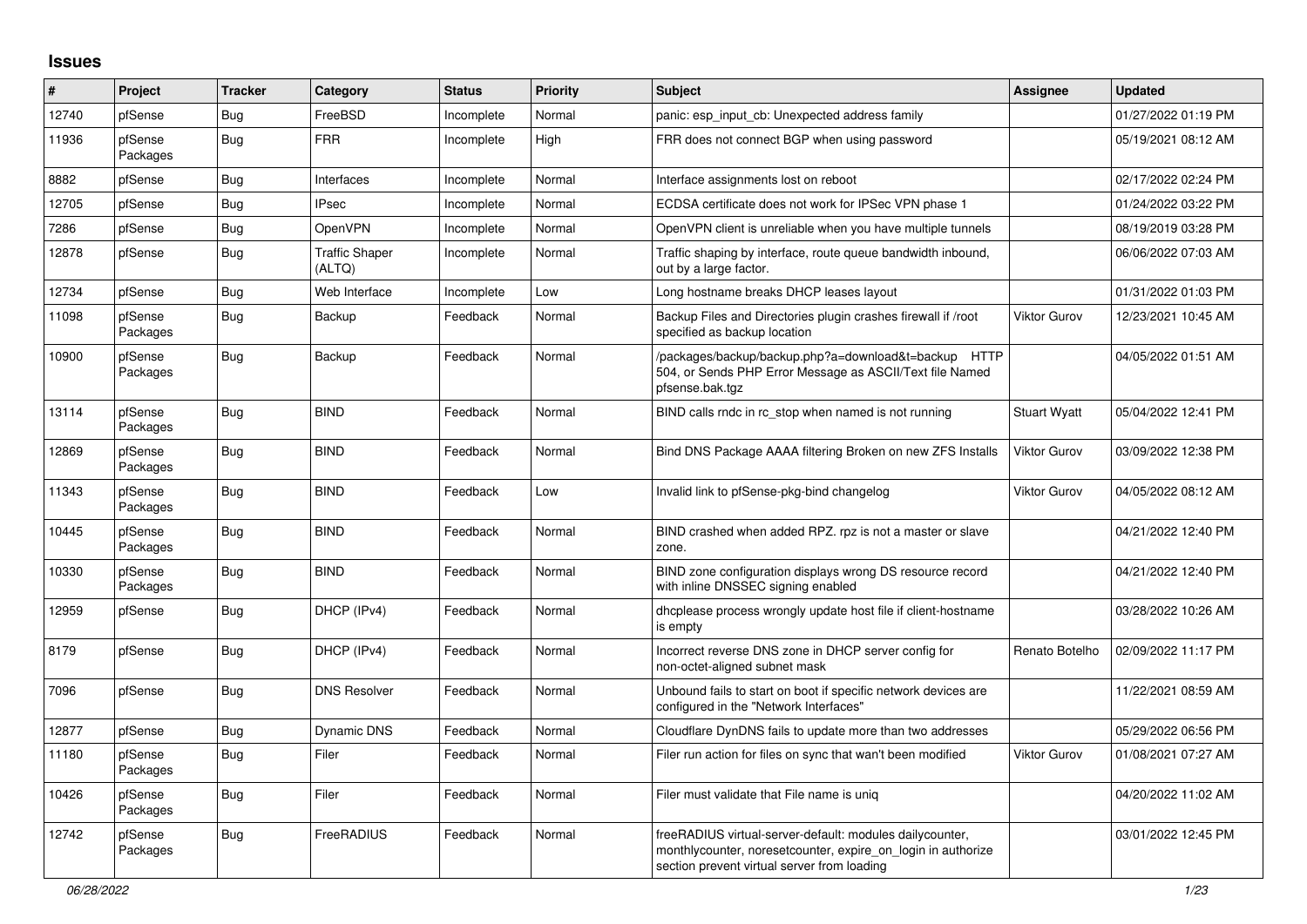| $\sharp$ | Project             | <b>Tracker</b> | Category           | <b>Status</b> | <b>Priority</b> | <b>Subject</b>                                                             | Assignee            | <b>Updated</b>      |
|----------|---------------------|----------------|--------------------|---------------|-----------------|----------------------------------------------------------------------------|---------------------|---------------------|
| 11980    | pfSense<br>Packages | Bug            | FreeRADIUS         | Feedback      | Normal          | EAP does not work with SQL backend                                         |                     | 07/21/2021 07:24 AM |
| 11746    | pfSense<br>Packages | Bug            | FreeRADIUS         | Feedback      | Normal          | Second LDAP server configuration misses the ipaNThash<br>control attribute | Viktor Gurov        | 07/14/2021 01:44 PM |
| 11388    | pfSense<br>Packages | Bug            | FreeRADIUS         | Feedback      | Normal          | Captive Portal authentication error with MySQL backend                     | <b>Viktor Gurov</b> | 02/10/2021 08:54 AM |
| 11331    | pfSense<br>Packages | <b>Bug</b>     | FreeRADIUS         | Feedback      | Normal          | FreeRADIUS latest package upgrade broke Plain Mac<br>Authentication        | <b>Viktor Gurov</b> | 01/30/2021 10:08 AM |
| 8251     | pfSense<br>Packages | <b>Bug</b>     | FreeRADIUS         | Feedback      | Normal          | Captiveportal + FreeRadius "Last activity" resets to Session<br>start      |                     | 08/13/2019 11:10 AM |
| 12951    | pfSense<br>Packages | Bug            | <b>FRR</b>         | Feedback      | Normal          | FRR cannot remove IPv6 routes                                              |                     | 03/22/2022 09:24 PM |
| 12167    | pfSense<br>Packages | Bug            | <b>FRR</b>         | Feedback      | Normal          | BGP TCP setkey not set if neighbor is in peer group                        | <b>Viktor Gurov</b> | 09/16/2021 09:38 AM |
| 11961    | pfSense<br>Packages | Bug            | <b>FRR</b>         | Feedback      | Normal          | FRR OSPF add unwanted area 0 authentication to router ospf                 | <b>Viktor Gurov</b> | 09/16/2021 10:25 PM |
| 11847    | pfSense<br>Packages | <b>Bug</b>     | <b>FRR</b>         | Feedback      | Normal          | Filters not applied to PEER Groups                                         | Viktor Gurov        | 07/30/2021 07:45 PM |
| 11693    | pfSense<br>Packages | Bug            | <b>FRR</b>         | Feedback      | Normal          | IPv6 static routing fails                                                  | <b>Viktor Gurov</b> | 04/26/2022 08:50 AM |
| 11681    | pfSense<br>Packages | Bug            | <b>FRR</b>         | Feedback      | Normal          | FRR generates invalid BFD configuration after removing<br>interfaces       | <b>Viktor Gurov</b> | 07/14/2021 04:40 PM |
| 11477    | pfSense<br>Packages | Bug            | <b>FRR</b>         | Feedback      | Normal          | FRR does not recognize some BFD options                                    | <b>Viktor Gurov</b> | 02/26/2021 10:52 PM |
| 11404    | pfSense<br>Packages | <b>Bug</b>     | <b>FRR</b>         | Feedback      | Normal          | Incorrect prefix/access lists migration on update                          | Viktor Gurov        | 02/18/2021 09:49 AM |
| 11345    | pfSense<br>Packages | Bug            | <b>FRR</b>         | Feedback      | Normal          | FRR-OSPF - No "prefix-list" possible                                       | Jim Pingle          | 02/04/2021 11:03 PM |
| 11960    | pfSense             | Bug            | Gateway Monitoring | Feedback      | Normal          | Gateway Monitoring Traffic Goes Out Default Gateway                        |                     | 12/20/2021 05:43 AM |
| 13098    | pfSense<br>Packages | <b>Bug</b>     | haproxy            | Feedback      | Low             | HAProxy Virtual IP broken link under Frontend setup                        |                     | 04/27/2022 08:35 AM |
| 13022    | pfSense<br>Packages | <b>Bug</b>     | haproxy            | Feedback      | Normal          | HAProxy - Sub Frontends ignore Client verification CA<br>certificates      |                     | 04/06/2022 12:55 PM |
| 11937    | pfSense<br>Packages | Bug            | haproxy            | Feedback      | Normal          | HAproxy "Use Client-IP" option breaks Captive Portal                       | <b>Viktor Gurov</b> | 06/22/2021 08:48 AM |
| 11756    | pfSense<br>Packages | Bug            | haproxy            | Feedback      | Normal          | HaProxy does not transfer backend states during reload                     | <b>Viktor Gurov</b> | 07/14/2021 01:21 PM |
| 11491    | pfSense<br>Packages | <b>Bug</b>     | haproxy            | Feedback      | Normal          | haproxy-devel v0.62_2 - startup error 'httpchk'                            | Viktor Gurov        | 06/22/2021 08:46 AM |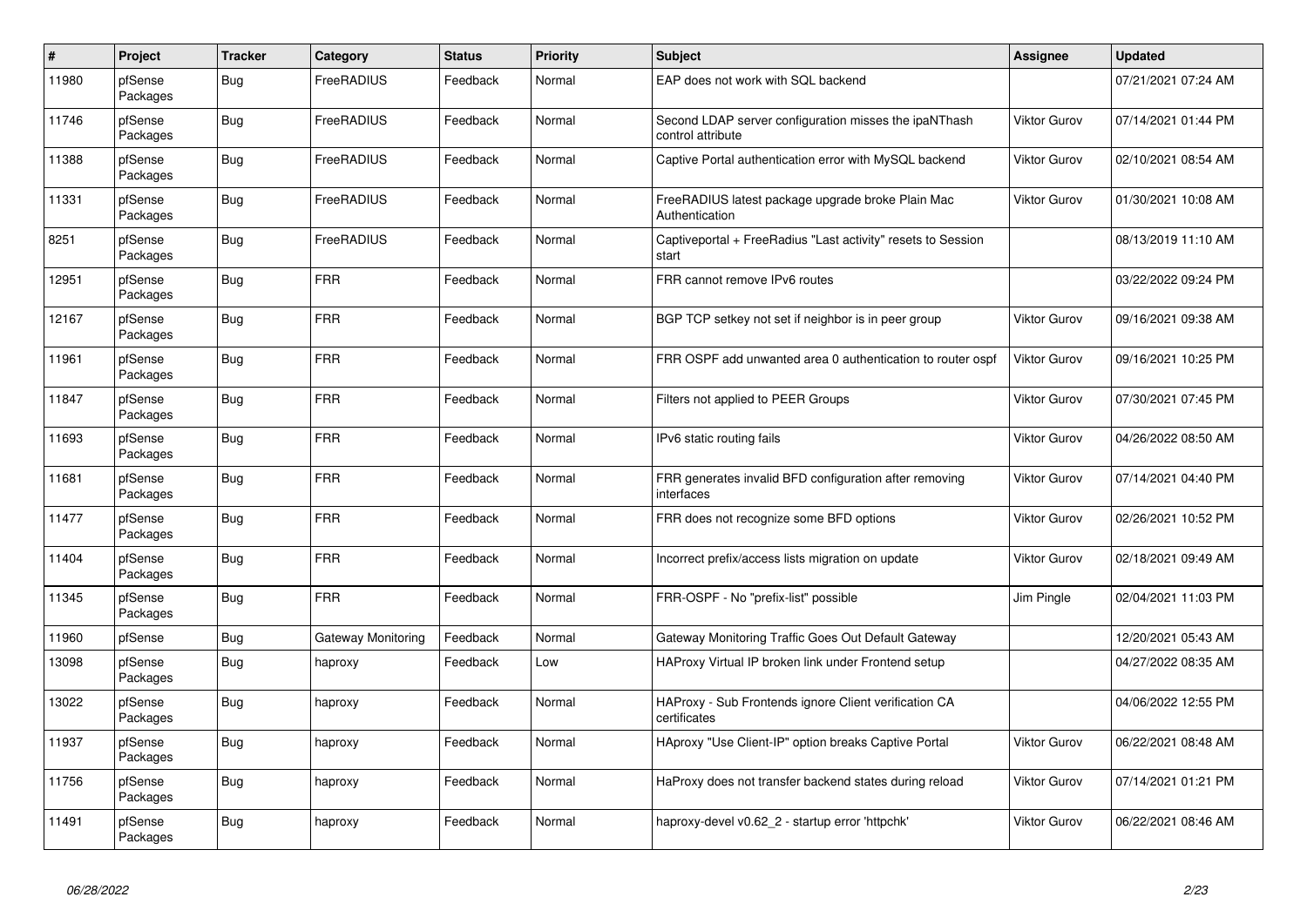| $\vert$ # | Project             | <b>Tracker</b> | Category              | <b>Status</b> | <b>Priority</b> | <b>Subject</b>                                                                       | Assignee            | <b>Updated</b>      |
|-----------|---------------------|----------------|-----------------------|---------------|-----------------|--------------------------------------------------------------------------------------|---------------------|---------------------|
| 11135     | pfSense<br>Packages | <b>Bug</b>     | haproxy               | Feedback      | High            | HAproxy OCSP reponse crontab bug                                                     | <b>Viktor Gurov</b> | 09/10/2021 11:51 AM |
| 10936     | pfSense<br>Packages | Bug            | haproxy               | Feedback      | Normal          | both haproxy/haproxy-devel non-existent option Ib-agent-chk                          |                     | 04/21/2022 12:40 PM |
| 9335      | pfSense<br>Packages | Bug            | haproxy               | Feedback      | Normal          | Stored XSS in HAProxy / haproxy listeners edit.php                                   | Jim Pingle          | 02/18/2019 09:35 AM |
| 7039      | pfSense<br>Packages | <b>Bug</b>     | haproxy               | Feedback      | Normal          | HAProxy backend configuration does not handle intermediate<br>CAs properly           |                     | 04/21/2022 12:40 PM |
| 10577     | pfSense             | <b>Bug</b>     | Hardware / Drivers    | Feedback      | Normal          | intel x553 (c3000 chipset) loading x520 driver                                       |                     | 05/28/2020 03:59 AM |
| 12926     | pfSense             | <b>Bug</b>     | Interfaces            | Feedback      | Normal          | Changing LAGG type on CARP interfaces makes VIPs go to<br>an "init" State            |                     | 03/10/2022 10:52 AM |
| 9123      | pfSense             | <b>Bug</b>     | Interfaces            | Feedback      | Very High       | Adding/configuring vlan on ixl-devices causes<br>ag add macylan err -53, ag error 14 | Luiz Souza          | 05/16/2022 07:57 AM |
| 11539     | pfSense             | <b>Bug</b>     | <b>IPsec</b>          | Feedback      | Normal          | Mobile IPsec "split include" value of 0.0.0.0/0 causes some<br>clients to fail       | Jim Pingle          | 05/23/2022 12:33 AM |
| 6668      | pfSense             | Bug            | <b>IPsec</b>          | Feedback      | Normal          | IPSec tunnel + L2TP/IPSec VPN - wrong PSK chosen by<br>pfSense                       |                     | 09/21/2019 02:07 AM |
| 8315      | pfSense<br>Packages | Bug            | Mail report           | Feedback      | Normal          | Mail Report mail report send() behavior different than<br>notify_via_smtp()          | Jim Pingle          | 09/24/2019 10:12 AM |
| 12853     | pfSense             | Bug            | <b>NAT Reflection</b> | Feedback      | High            | Network Address Translation - Pure NAT pfsense freeze after<br>reboot                |                     | 02/22/2022 08:40 AM |
| 12206     | pfSense<br>Packages | Bug            | NET-SNMP              | Feedback      | Normal          | Certificate Manager page doesn't show Net-SNMP used<br>certificates                  | <b>Viktor Gurov</b> | 12/30/2021 09:40 AM |
| 12073     | pfSense<br>Packages | Bug            | NET-SNMP              | Feedback      | Normal          | netsnmptrapd.conf syntax is wrong                                                    |                     | 04/21/2022 12:40 PM |
| 11204     | pfSense<br>Packages | Bug            | NET-SNMP              | Feedback      | Normal          | Fix net-snmp logging to syslog                                                       | Jim Pingle          | 03/19/2021 05:10 AM |
| 10990     | pfSense<br>Packages | <b>Bug</b>     | <b>NET-SNMP</b>       | Feedback      | Normal          | net-snmp IPv6 listen address needs to be wrapped in square<br>brackets               |                     | 03/19/2021 05:09 AM |
| 11515     | pfSense<br>Packages | Bug            | node_exporter         | Feedback      | Normal          | node exporter 0.18.1 1 - Unable to interact or start the service<br>from web ui      | <b>Viktor Gurov</b> | 07/14/2021 12:37 PM |
| 11530     | pfSense<br>Packages | <b>Bug</b>     | ntop                  | Feedback      | Low             | ntopng 4.2 needs to be updated to 4.3, Bug when accessing a<br>host for details      |                     | 03/05/2022 08:35 PM |
| 11274     | pfSense<br>Packages | Bug            | ntop                  | Feedback      | Normal          | ntopng https web server does not present full certificate chain                      | <b>Viktor Gurov</b> | 01/28/2021 09:51 AM |
| 11185     | pfSense<br>Packages | <b>Bug</b>     | ntop                  | Feedback      | Normal          | Redis service stopping before NtopNg                                                 |                     | 04/21/2022 12:40 PM |
| 13233     | pfSense Plus        | <b>Bug</b>     | OpenVPN               | Feedback      | Normal          | OpenVPN DCO connection fails with Auth Digest Algorithm set<br>to SHA512             |                     | 05/31/2022 03:39 PM |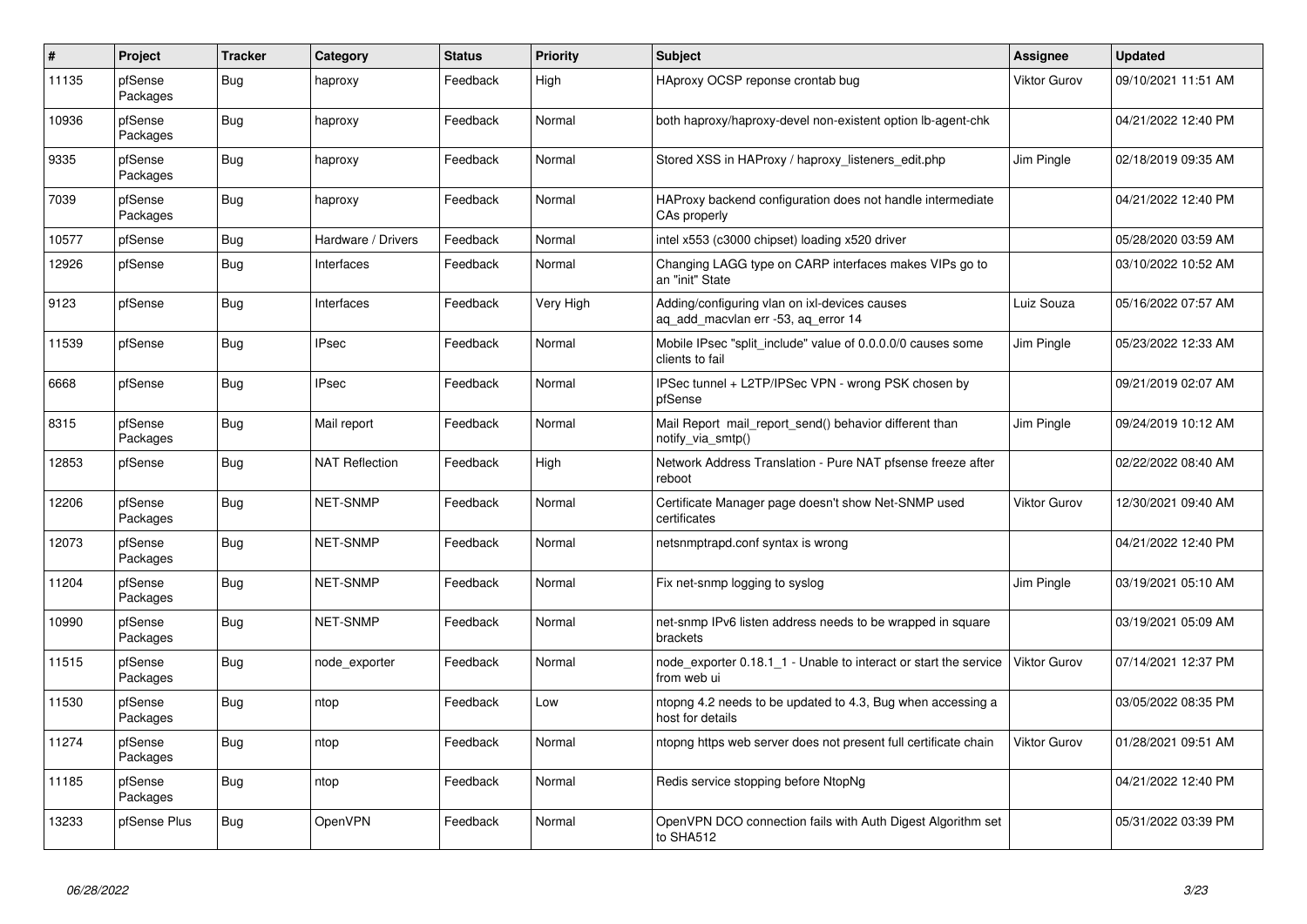| $\pmb{\#}$ | Project             | <b>Tracker</b> | Category                 | <b>Status</b> | <b>Priority</b> | <b>Subject</b>                                                                                                                          | <b>Assignee</b>     | <b>Updated</b>      |
|------------|---------------------|----------------|--------------------------|---------------|-----------------|-----------------------------------------------------------------------------------------------------------------------------------------|---------------------|---------------------|
| 12475      | pfSense<br>Packages | Bug            | OpenVPN Client<br>Export | Feedback      | Normal          | OpenVPN Client Export does not show certificate without<br>private key                                                                  | Jim Pingle          | 02/17/2022 08:24 AM |
| 12547      | pfSense             | Bug            | <b>Operating System</b>  | Feedback      | Normal          | unsheduled system reboot/crash                                                                                                          | Mateusz Guzik       | 12/01/2021 01:20 PM |
| 12706      | pfSense<br>Packages | Bug            | pfBlockerNG              | Feedback      | Normal          | pfBlockerNG and unbound does not work after switching /var to<br>RAM disk                                                               | <b>Viktor Gurov</b> | 03/24/2022 10:47 AM |
| 12423      | pfSense<br>Packages | Bug            | pfBlockerNG              | Feedback      | Normal          | Dashboard shows "SQLite database missing, Force Reload<br>DNSBL to recover!"                                                            |                     | 12/31/2021 01:06 PM |
| 12414      | pfSense<br>Packages | Bug            | pfBlockerNG              | Feedback      | Normal          | DNSBL SafeSearch page displays input validation error if DoH<br>DoT blocking is not enabled                                             |                     | 12/30/2021 02:49 PM |
| 12330      | pfSense<br>Packages | Bug            | pfBlockerNG              | Feedback      | Normal          | pfBlockerNG devel creating invalid NAT rules on boot                                                                                    |                     | 04/21/2022 12:40 PM |
| 12907      | pfSense<br>Packages | Bug            | PIMD                     | Feedback      | Normal          | PIMD: Nonexistent interfaces should be hidden/disabled in<br>pimd.conf before bringing up the service                                   |                     | 03/07/2022 03:51 PM |
| 10692      | pfSense<br>Packages | Bug            | PIMD                     | Feedback      | Normal          | PIMD starts twice at boot                                                                                                               |                     | 04/21/2022 12:40 PM |
| 8576       | pfSense             | Bug            | Rules / NAT              | Feedback      | Low             | pfSense stops passing traffic after some time when using<br>Outbound NAT pool w/ Sticky Address                                         |                     | 10/28/2021 01:47 PM |
| 13095      | pfSense<br>Packages | Bug            | Snort                    | Feedback      | Normal          | Snort VRT change in Shared Object Rules path name results<br>in failure to extract and update Snort Shared Object Rules<br>when enabled | <b>Bill Meeks</b>   | 04/25/2022 12:22 PM |
| 12683      | pfSense<br>Packages | Bug            | Snort                    | Feedback      | Normal          | snort_get_vpns_list() does not include OpenVPN CSO                                                                                      | Viktor Gurov        | 02/15/2022 10:47 AM |
| 12264      | pfSense<br>Packages | Bug            | Squid                    | Feedback      | Low             | Stray <table> line in squid monitor.php</table>                                                                                         | Viktor Gurov        | 12/23/2021 10:53 AM |
| 10608      | pfSense<br>Packages | Bug            | Squid                    | Feedback      | Normal          | Update squid port to 4.11-p2                                                                                                            |                     | 03/02/2021 04:00 AM |
| 10572      | pfSense<br>Packages | <b>Bug</b>     | Squid                    | Feedback      | Normal          | STARTTLS option is ignored                                                                                                              | Viktor Gurov        | 04/22/2022 02:20 AM |
| 10450      | pfSense<br>Packages | Bug            | Squid                    | Feedback      | Normal          | Squid reverse proxy switching peers                                                                                                     | <b>Viktor Gurov</b> | 04/22/2022 02:21 AM |
| 7797       | pfSense<br>Packages | Bug            | Squid                    | Feedback      | Normal          | Squid Reverse Proxy alternating between destinations                                                                                    |                     | 04/21/2022 12:40 PM |
| 11434      | pfSense<br>Packages | Bug            | squidguard               | Feedback      | Normal          | SquidGuard over 1.16.18_11                                                                                                              |                     | 04/21/2022 12:40 PM |
| 4088       | pfSense<br>Packages | <b>Bug</b>     | squidguard               | Feedback      | Normal          | Buggy squidgurd config file is created                                                                                                  | Viktor Gurov        | 01/28/2021 10:01 AM |
| 13261      | pfSense<br>Packages | <b>Bug</b>     | sudo                     | Feedback      | Normal          | Input validation rejects empty "sudo" command list, but GUI<br>text says it can be empty                                                | Christopher<br>Cope | 06/27/2022 07:19 AM |
| 12506      | pfSense<br>Packages | <b>Bug</b>     | Suricata                 | Feedback      | Normal          | Only selected instance is restarted on suppress list change                                                                             | Viktor Gurov        | 12/01/2021 04:43 AM |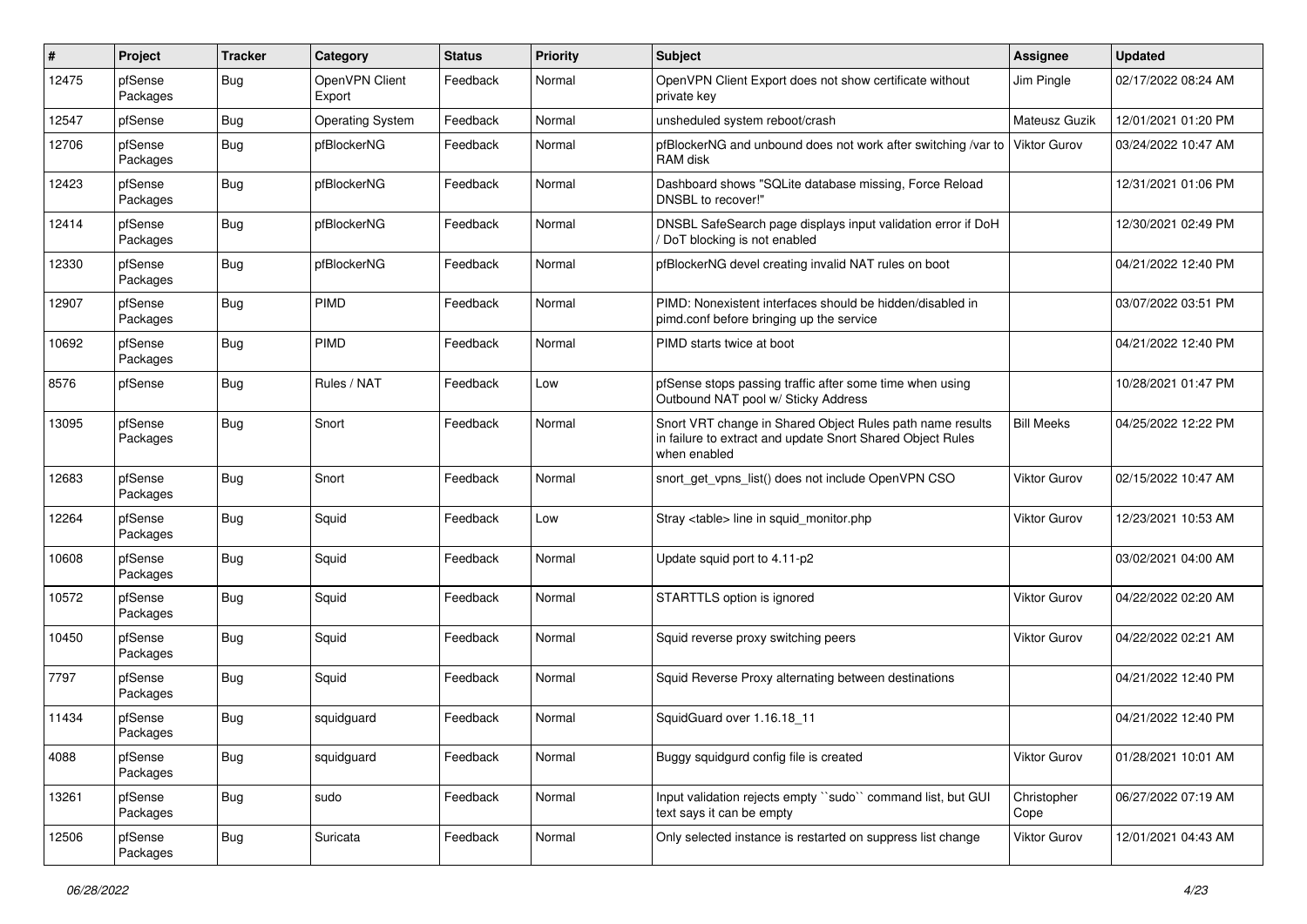| #     | Project             | <b>Tracker</b> | Category                            | <b>Status</b> | <b>Priority</b> | <b>Subject</b>                                                                                                          | <b>Assignee</b>       | <b>Updated</b>      |
|-------|---------------------|----------------|-------------------------------------|---------------|-----------------|-------------------------------------------------------------------------------------------------------------------------|-----------------------|---------------------|
| 12322 | pfSense<br>Packages | Bug            | Suricata                            | Feedback      | Normal          | Suricata creates invalid HOME_NET entries                                                                               | <b>Viktor Gurov</b>   | 09/10/2021 11:42 AM |
| 6964  | pfSense<br>Packages | Bug            | Suricata                            | Feedback      | Normal          | Host OS Policy Assignment broken when using "Import" or<br>"Aliases" buttons                                            | <b>Viktor Gurov</b>   | 08/20/2021 07:52 AM |
| 12114 | pfSense<br>Packages | Bug            | syslog-ng                           | Feedback      | Normal          | syslog-ng only binds to the last specified interface                                                                    |                       | 04/21/2022 12:40 PM |
| 10393 | pfSense<br>Packages | Bug            | syslog-ng                           | Feedback      | Normal          | Syslog-ng TLS support is broken                                                                                         |                       | 04/21/2022 12:40 PM |
| 10959 | pfSense             | Bug            | <b>Traffic Graphs</b>               | Feedback      | Low             | Traffic graph stopped on interface used via netmap                                                                      |                       | 02/22/2021 02:57 AM |
| 11174 | pfSense             | Bug            | <b>Traffic Shaper</b><br>(ALTQ)     | Feedback      | Normal          | Incorrect traffic shaping on pppoe interface                                                                            |                       | 12/21/2020 11:21 PM |
| 12829 | pfSense             | Bug            | <b>Traffic Shaper</b><br>(Limiters) | Feedback      | Normal          | Dummynet kernel module fails to load after upgrade.                                                                     |                       | 03/17/2022 09:26 AM |
| 11192 | pfSense             | Bug            | <b>Traffic Shaper</b><br>(Limiters) | Feedback      | Normal          | Using Limiters causes out of order packets within one TCP or<br><b>UDP flow</b>                                         |                       | 01/06/2021 12:09 AM |
| 9024  | pfSense             | Bug            | <b>Traffic Shaper</b><br>(Limiters) | Feedback      | Normal          | Ping packet loss under load when using limiters                                                                         |                       | 05/12/2022 11:55 AM |
| 12543 | pfSense             | Bug            | Web Interface                       | Feedback      | Normal          | Deleteing a Outbound NAT rule gave me an empty rule and<br>displayed php error in UI.                                   |                       | 02/14/2022 04:36 AM |
| 13115 | pfSense<br>Packages | Bug            | WireGuard                           | Feedback      | Normal          | WireGuard panic due to KBI changes in "'udp_tun_func_t()                                                                | Christian<br>McDonald | 05/15/2022 10:47 AM |
| 12258 | pfSense<br>Packages | <b>Bug</b>     | WireGuard                           | Feedback      | Normal          | Copy key buttons only work in HTTPS mode                                                                                |                       | 02/03/2022 04:57 AM |
| 13034 | pfSense<br>Packages | Bug            | Zabbix                              | Feedback      | Normal          | Zabbix6 Agent and Proxy fail to set the PSK from the web GUI<br>in its conf files                                       | <b>Viktor Gurov</b>   | 04/06/2022 11:59 AM |
| 12036 | pfSense<br>Packages | Bug            | Zabbix                              | Feedback      | Normal          | Certificate Manager page do not show Zabbix used certificates                                                           | <b>Viktor Gurov</b>   | 07/15/2021 11:46 AM |
| 13002 | pfSense<br>Packages | Regression     | <b>BIND</b>                         | Feedback      | Normal          | BIND 9.16_13 could not find existing DNSSEC keys at<br>/cf/named/etc/namedb/keys due to directory change                | Viktor Gurov          | 03/31/2022 12:14 PM |
| 13290 | pfSense             | Regression     | Captive Portal                      | Feedback      | Normal          | My PfSense version 2.7 is returning the error "dummynet bad<br>switch 21" every time I activate my Captive Portals (7). |                       | 06/27/2022 10:19 PM |
| 13183 | pfSense Plus        | Regression     | Dashboard                           | Feedback      | High            | ZFS module is loaded on systems without ZFS                                                                             | Christian<br>McDonald | 05/23/2022 10:11 AM |
| 12653 | pfSense<br>Packages | Regression     | <b>FRR</b>                          | Feedback      | Normal          | RIP related startup error                                                                                               | Viktor Gurov          | 12/30/2021 08:37 AM |
| 11545 | pfSense             | Regression     | Interfaces                          | Feedback      | Normal          | Primary interface address is not always used when VIPs are<br>present                                                   | Reid Linnemann        | 06/24/2022 10:25 AM |
| 12215 | pfSense             | Regression     | OpenVPN                             | Feedback      | Normal          | OpenVPN does not resync when running on a gateway group                                                                 |                       | 12/22/2021 05:49 AM |
| 11738 | pfSense<br>Packages | Regression     | squidguard                          | Feedback      | Normal          | SquidGuard 1.16.18_17 Not Filtering Blacklist No-Transparent<br>Mode                                                    | Viktor Gurov          | 12/21/2021 05:48 AM |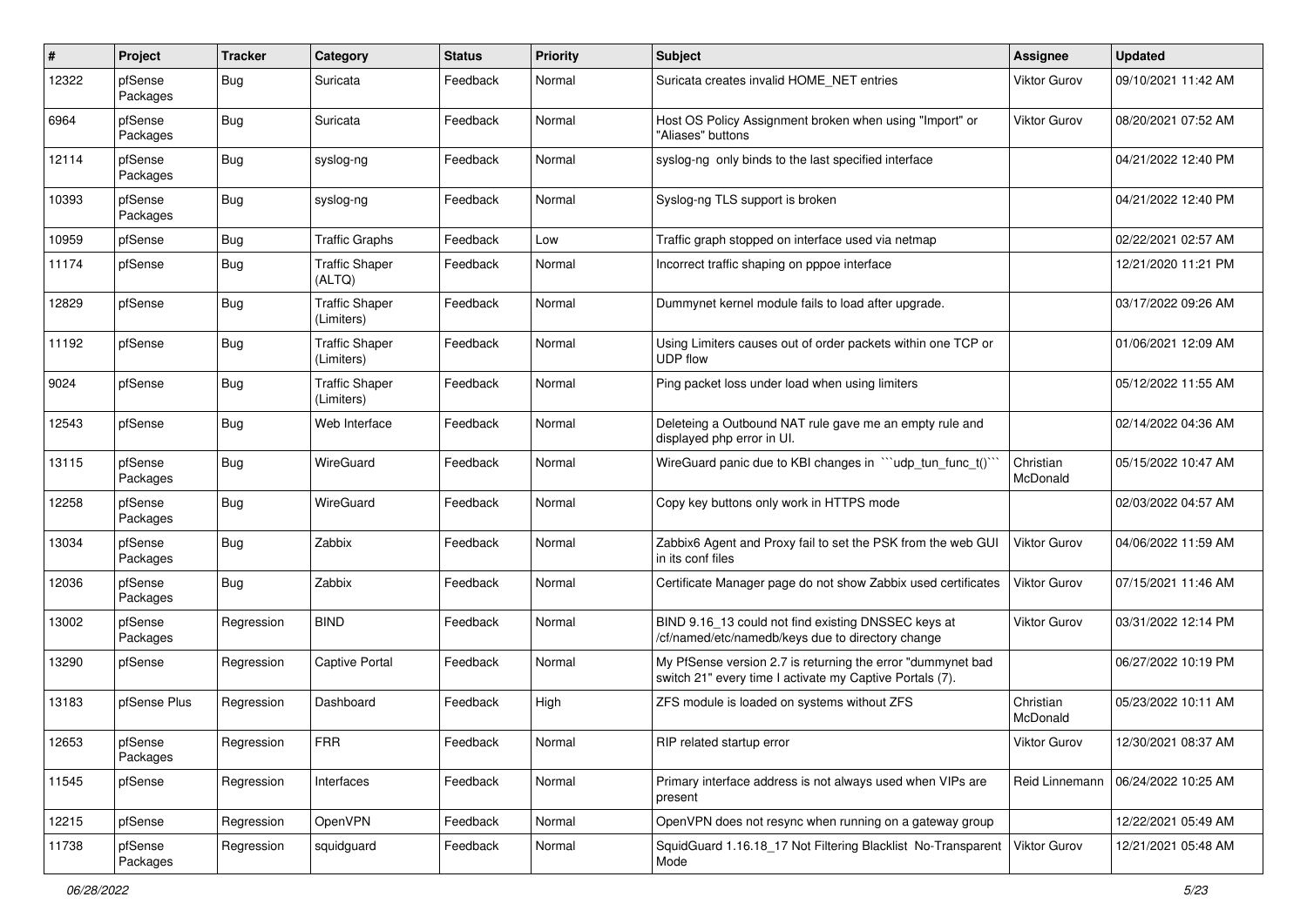| $\sharp$ | <b>Project</b>      | <b>Tracker</b> | Category           | <b>Status</b> | <b>Priority</b> | <b>Subject</b>                                                                                    | Assignee              | <b>Updated</b>      |
|----------|---------------------|----------------|--------------------|---------------|-----------------|---------------------------------------------------------------------------------------------------|-----------------------|---------------------|
| 12643    | pfSense<br>Packages | Regression     | Suricata           | Feedback      | Normal          | Rule categories are cleared after clicking the save button on<br>the Global Settings page         |                       | 12/30/2021 03:44 AM |
| 12160    | pfSense<br>Packages | Regression     | syslog-ng          | Feedback      | High            | An invalid configuration is generated when choosing TLS as<br>the default protocol                | Jim Pingle            | 07/23/2021 03:27 PM |
| 12278    | pfSense<br>Packages | Regression     | Zabbix             | Feedback      | Normal          | Invalid plugin certificates() function name                                                       | <b>Viktor Gurov</b>   | 08/19/2021 05:52 AM |
| 11879    | pfSense<br>Packages | Feature        | <b>ACME</b>        | Feedback      | Normal          | Add support for SSL.com ACME server                                                               | Jim Pingle            | 03/02/2022 02:03 PM |
| 9916     | pfSense<br>Packages | Feature        | <b>BIND</b>        | Feedback      | Normal          | Check allow-transfer in custom option when the zone is slave                                      |                       | 04/21/2022 12:40 PM |
| 10796    | pfSense<br>Packages | Feature        | Cellular           | Feedback      | Normal          | Huawei ME909u-521 support                                                                         |                       | 04/21/2022 12:40 PM |
| 11927    | pfSense             | Feature        | DHCP (IPv4)        | Feedback      | Normal          | Allow DHCP not to serve a gateway - small fix                                                     |                       | 01/03/2022 04:17 PM |
| 10908    | pfSense<br>Packages | Feature        | FreeRADIUS         | Feedback      | Normal          | FreeRADIUS server certificate not using full CA chain                                             | <b>Viktor Gurov</b>   | 04/22/2022 02:19 AM |
| 10871    | pfSense<br>Packages | Feature        | <b>FreeRADIUS</b>  | Feedback      | Normal          | Extra time period counters for SQL backend                                                        | <b>Viktor Gurov</b>   | 04/22/2022 02:19 AM |
| 11301    | pfSense<br>Packages | Feature        | <b>FRR</b>         | Feedback      | Normal          | Switch FRR to use default rc file as a service control base                                       | Jim Pingle            | 01/28/2021 09:35 AM |
| 11130    | pfSense<br>Packages | Feature        | <b>FRR</b>         | Feedback      | Normal          | FRR RIP support                                                                                   | Jim Pingle            | 12/31/2021 04:19 PM |
| 10789    | pfSense<br>Packages | Feature        | <b>FRR</b>         | Feedback      | Normal          | FRR integrated configuration and hitless reloads                                                  | Jim Pingle            | 01/20/2021 11:16 PM |
| 6651     | pfSense<br>Packages | Feature        | <b>FRR</b>         | Feedback      | Normal          | Loopback interfaces                                                                               | Christian<br>McDonald | 12/25/2021 02:42 PM |
| 10779    | pfSense<br>Packages | Feature        | haproxy            | Feedback      | Normal          | <b>HAProxy SSL/TLS Compatibility Mode</b>                                                         | Viktor Gurov          | 04/22/2022 02:20 AM |
| 10739    | pfSense<br>Packages | Feature        | haproxy            | Feedback      | Normal          | Update HAproxy-devel package to 2.2 and HAproxy to 2.0                                            | <b>Viktor Gurov</b>   | 10/03/2021 03:53 PM |
| 10621    | pfSense             | Feature        | Hardware / Drivers | Feedback      | Normal          | Update system.inc/system_identify_specific_platform() update<br>to accommodate AWS, Azure and GCP |                       | 06/02/2020 03:16 PM |
| 12963    | pfSense<br>Packages | Feature        | Nmap               | Feedback      | Normal          | Run nmap scans in the background                                                                  | Jim Pingle            | 06/06/2022 06:55 PM |
| 12882    | pfSense<br>Packages | Feature        | pfBlockerNG        | Feedback      | Normal          | Add the option to specify CURLOPT_INTERFACE in<br>pfBlockerNG IPv4/IPv6 lists                     |                       | 03/24/2022 11:16 AM |
| 11295    | pfSense<br>Packages | Feature        | pfBlockerNG        | Feedback      | Normal          | DNSBL IDN support                                                                                 | <b>Viktor Gurov</b>   | 09/10/2021 11:33 AM |
| 11155    | pfSense<br>Packages | Feature        | pfBlockerNG        | Feedback      | Normal          | SafeSearch AAAA                                                                                   | <b>Viktor Gurov</b>   | 02/05/2021 04:54 AM |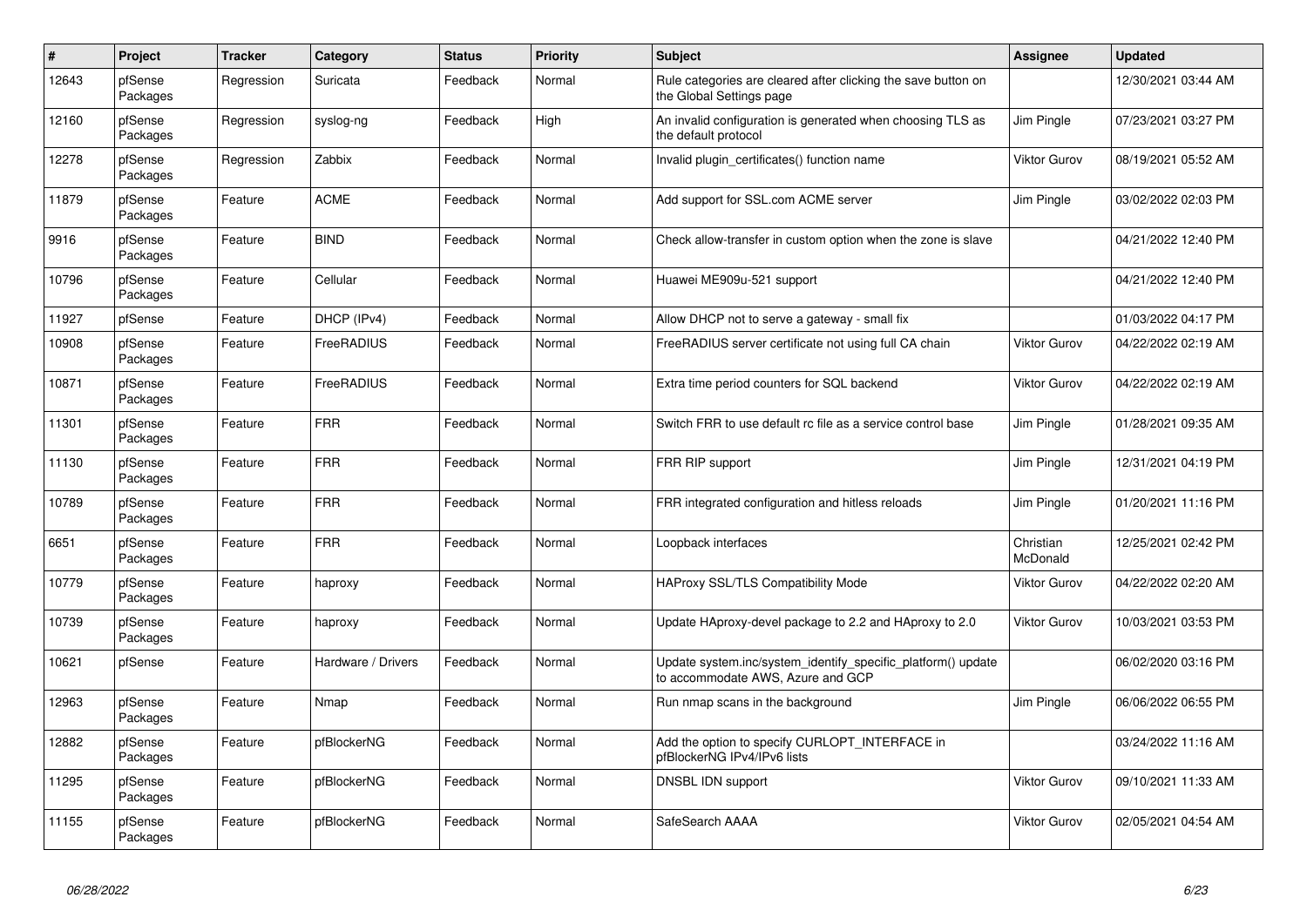| $\pmb{\#}$ | <b>Project</b>      | <b>Tracker</b> | Category                    | <b>Status</b> | <b>Priority</b> | <b>Subject</b>                                                                        | Assignee              | <b>Updated</b>      |
|------------|---------------------|----------------|-----------------------------|---------------|-----------------|---------------------------------------------------------------------------------------|-----------------------|---------------------|
| 13096      | pfSense<br>Packages | Feature        | Snort                       | Feedback      | Normal          | Improve robustness of Snort Rules Update Log size limitation<br>logic                 | <b>Bill Meeks</b>     | 04/25/2022 12:22 PM |
| 10541      | pfSense<br>Packages | Feature        | Squid                       | Feedback      | Normal          | Squid failover and load balancing                                                     | <b>Viktor Gurov</b>   | 01/14/2021 07:34 AM |
| 9982       | pfSense<br>Packages | Feature        | Squid                       | Feedback      | Normal          | basic Idap auth TLS connection                                                        | <b>Viktor Gurov</b>   | 04/22/2022 02:21 AM |
| 9762       | pfSense<br>Packages | Feature        | Squid                       | Feedback      | Normal          | Squid Reverse Proxy Change redir domain(s) to use regex                               |                       | 04/21/2022 12:40 PM |
| 9721       | pfSense<br>Packages | Feature        | Squid                       | Feedback      | Normal          | add squidclient -h 127.0.0.1 mgr:info output to Diagnostics /<br>Squid and status.php | <b>Viktor Gurov</b>   | 04/22/2022 02:21 AM |
| 9700       | pfSense<br>Packages | Feature        | Squid                       | Feedback      | Normal          | Secure Squid HTTPS Proxy                                                              |                       | 01/25/2022 06:39 PM |
| 11248      | pfSense<br>Packages | Feature        | squidguard                  | Feedback      | Normal          | SafeSearch update                                                                     | <b>Viktor Gurov</b>   | 01/28/2021 10:01 AM |
| 12292      | pfSense<br>Packages | Feature        | Suricata                    | Feedback      | Normal          | GeoIP look on the Alerts, Blocked and Files pages                                     | <b>Viktor Gurov</b>   | 08/23/2021 08:16 AM |
| 11210      | pfSense<br>Packages | Feature        | Suricata                    | Feedback      | Normal          | 3rd party rulesets                                                                    | <b>Viktor Gurov</b>   | 11/24/2021 04:21 AM |
| 10872      | pfSense<br>Packages | Feature        | Suricata                    | Feedback      | Normal          | Add adjustable notification for Severity Alert                                        | <b>Viktor Gurov</b>   | 08/20/2021 07:52 AM |
| 9852       | pfSense<br>Packages | Feature        | Suricata                    | Feedback      | Normal          | show File-Store directory listing                                                     | <b>Viktor Gurov</b>   | 08/20/2021 07:52 AM |
| 12055      | pfSense             | Feature        | <b>Virtual IP Addresses</b> | Feedback      | Normal          | Option to disable XMLRPC Sync for Loopback Virtual IPs                                |                       | 06/18/2021 09:05 AM |
| 13229      | pfSense Docs        | Todo           | <b>Captive Portal</b>       | Feedback      | Normal          | Update documentation for IPFW to PF transition for Limiters<br>and Captive Portal     | Jim Pingle            | 05/27/2022 03:04 PM |
| 12354      | pfSense<br>Packages | Todo           | haproxy                     | Feedback      | High            | Update haproxy-devel to mitigate CVE-2021-40346                                       | <b>Viktor Gurov</b>   | 05/12/2022 08:50 AM |
| 13189      | pfSense Plus        | Todo           | <b>OpenVPN</b>              | Feedback      | Normal          | Input validation should reject the combination of DCO and P2P<br>mode                 | Jim Pingle            | 05/26/2022 10:50 AM |
| 12980      | pfSense Docs        | Todo           | OpenVPN                     | Feedback      | Normal          | Add warnings against OpenVPN Shared Key mode                                          | Jim Pingle            | 03/24/2022 02:11 PM |
| 12351      | pfSense<br>Packages | Todo           | pfBlockerNG                 | Feedback      | Normal          | Remove non-functional feeds                                                           | Viktor Gurov          | 02/04/2022 02:29 PM |
| 12865      | pfSense<br>Packages | Todo           | <b>RRD Summary</b>          | Feedback      | Normal          | RRD Summary improvements                                                              | <b>Viktor Gurov</b>   | 03/04/2022 12:20 PM |
| 13205      | pfSense Docs        | New Content    | Backup / Restore            | Feedback      | Normal          | <b>ZFS Boot Environment documentation</b>                                             | Christian<br>McDonald | 05/31/2022 10:55 AM |
| 13211      | pfSense Docs        | New Content    | <b>OpenVPN</b>              | Feedback      | Normal          | OpenVPN DCO Documentation                                                             | Jim Pingle            | 06/15/2022 10:42 AM |
| 13223      | pfSense Docs        | New Content    | Routing / Gateways          | Feedback      | Normal          | Document new gateway state killing behavior                                           | Jim Pingle            | 05/27/2022 01:59 PM |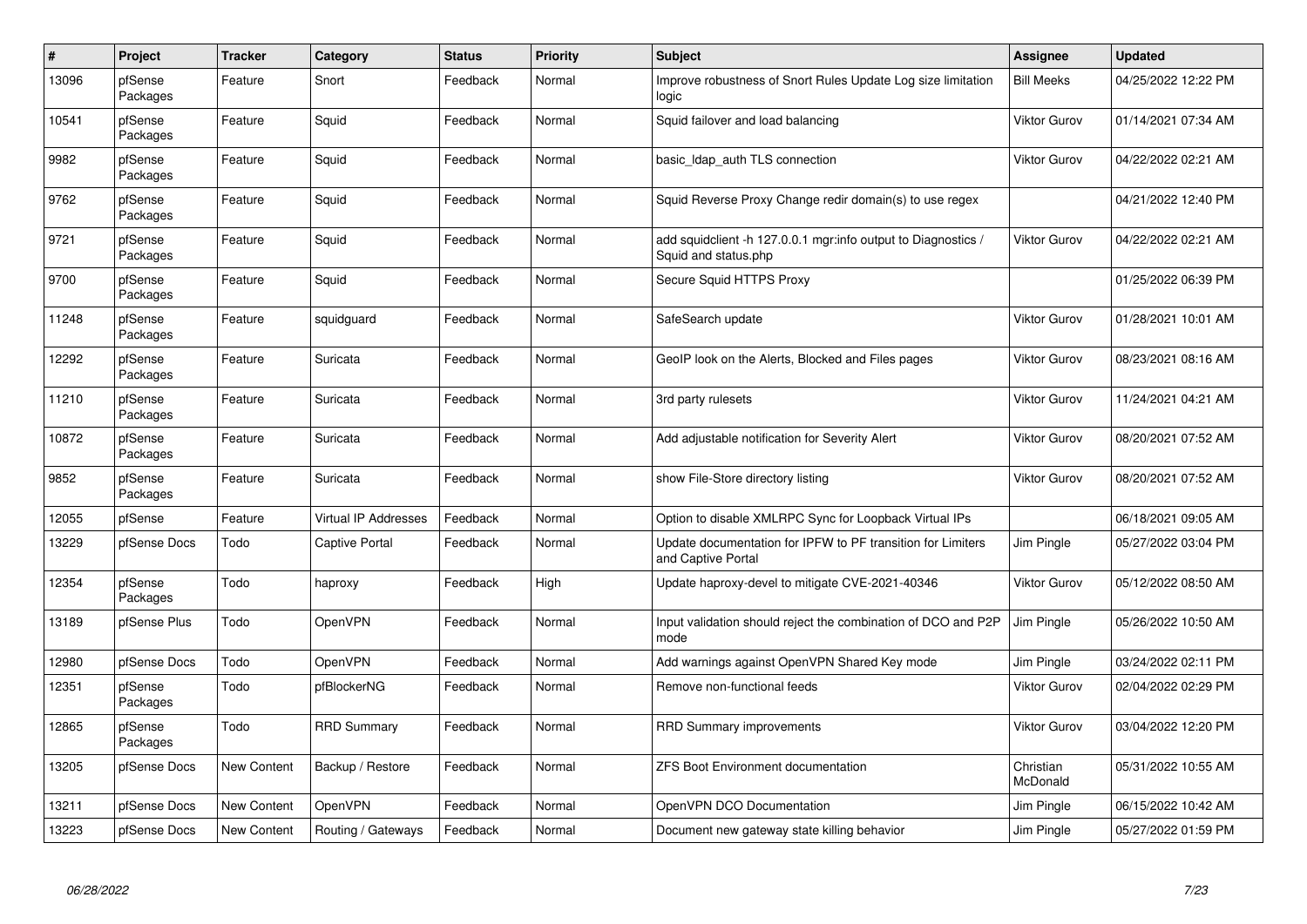| ∦     | Project             | <b>Tracker</b> | Category              | <b>Status</b>                 | <b>Priority</b> | <b>Subject</b>                                                                                              | Assignee                       | <b>Updated</b>      |
|-------|---------------------|----------------|-----------------------|-------------------------------|-----------------|-------------------------------------------------------------------------------------------------------------|--------------------------------|---------------------|
| 13268 | pfSense             | Todo           | Console Menu          | Ready To Test                 | Normal          | columns don't align nicely in console with medium-long<br>interface names                                   |                                | 06/12/2022 10:32 PM |
| 12225 | pfSense             | Bug            | Authentication        | <b>Pull Request</b><br>Review | Normal          | Group membership field is not needed for remote groups                                                      | <b>Viktor Gurov</b>            | 05/17/2022 02:21 PM |
| 13272 | pfSense             | Bug            | <b>Captive Portal</b> | <b>Pull Request</b><br>Review | Very Low        | Voucher CSV output has leading space before voucher code                                                    | Jim Pingle                     | 06/13/2022 10:27 AM |
| 13258 | pfSense             | Bug            | Console Menu          | <b>Pull Request</b><br>Review | Low             | secret menu option 100                                                                                      | Jim Pingle                     | 06/12/2022 01:44 PM |
| 12673 | pfSense             | Bug            | Dashboard             | <b>Pull Request</b><br>Review | Normal          | Firewall Logs Widget fails to update at intervals below 5<br>seconds.                                       | Viktor Gurov                   | 05/17/2022 02:20 PM |
| 12947 | pfSense             | <b>Bug</b>     | DHCP (IPv6)           | <b>Pull Request</b><br>Review | Normal          | DHCP6 client does not take any action if the interface IPv6<br>address changes during renewal               |                                | 06/27/2022 07:31 AM |
| 12757 | pfSense             | Bug            | Diagnostics           | <b>Pull Request</b><br>Review | Very Low        | Clean up /etc/inc/filter.inc use of pfctl -F                                                                |                                | 05/17/2022 02:18 PM |
| 13303 | pfSense             | Bug            | <b>Dynamic DNS</b>    | <b>Pull Request</b><br>Review | Normal          | DynDNS - DNSExit no longer working                                                                          | Koen Zomers                    | 06/27/2022 10:56 AM |
| 13298 | pfSense             | Bug            | Dynamic DNS           | <b>Pull Request</b><br>Review | Normal          | Dynv6 does not check response code when updating                                                            | <b>Tiago Beling</b><br>d'Avila | 06/24/2022 07:47 AM |
| 12965 | pfSense<br>Packages | Bug            | <b>FRR</b>            | <b>Pull Request</b><br>Review | Normal          | FRR BFD peer configuration is handled incorrectly in some<br>cases                                          | <b>Viktor Gurov</b>            | 03/22/2022 08:04 AM |
| 11377 | pfSense<br>Packages | Bug            | <b>FRR</b>            | <b>Pull Request</b><br>Review | Normal          | <b>FRR</b> deinstall                                                                                        |                                | 03/10/2021 08:21 AM |
| 13295 | pfSense             | Bug            | Gateway Monitoring    | <b>Pull Request</b><br>Review | Normal          | Incorrect function parameters for "get_dpinger_status()" call<br>in `gwlb.inc`                              |                                | 06/24/2022 07:25 AM |
| 12920 | pfSense             | <b>Bug</b>     | Gateway Monitoring    | <b>Pull Request</b><br>Review | Normal          | Gateway behavior differs when the gateway does not exist in<br>config.xml                                   | Viktor Gurov                   | 06/12/2022 01:27 PM |
| 13218 | pfSense             | Bug            | Interfaces            | <b>Pull Request</b><br>Review | Normal          | GIF-based interface MTU is assigned to parent interface on<br>boot when parent interface is a LAGG          | Viktor Gurov                   | 05/27/2022 05:25 AM |
| 12464 | pfSense             | Bug            | Logging               | <b>Pull Request</b><br>Review | Normal          | Syslog Auth messages are sent as Emergency Level                                                            |                                | 05/17/2022 02:20 PM |
| 13214 | pfSense<br>Packages | Bug            | node_exporter         | <b>Pull Request</b><br>Review | Normal-package  | AttributeError: 'NoneType' object has no attribute 'text'                                                   | lan Grindley                   | 05/25/2022 08:20 AM |
| 13243 | pfSense             | <b>Bug</b>     | OpenVPN               | <b>Pull Request</b><br>Review | Normal          | OpenVPN status for multi-user VPN shows info icon to display<br>RADIUS rules when there are none to display | Marcos<br>Mendoza              | 06/19/2022 05:53 PM |
| 12720 | pfSense             | <b>Bug</b>     | Rules / NAT           | <b>Pull Request</b><br>Review | Normal          | Hide the "tag" field on non-floating tabs                                                                   | Viktor Gurov                   | 01/24/2022 03:11 PM |
| 12979 | pfSense<br>Packages | Bug            | Snort                 | <b>Pull Request</b><br>Review | High            | Snort Rules Update Process Using Deprecated FreeBSD<br>Subdirectory Name                                    | <b>Bill Meeks</b>              | 03/24/2022 09:02 AM |
| 12507 | pfSense<br>Packages | <b>Bug</b>     | softflowd             | <b>Pull Request</b><br>Review | Normal          | Add support for bi-directional flows in softflowd                                                           |                                | 11/11/2021 03:53 AM |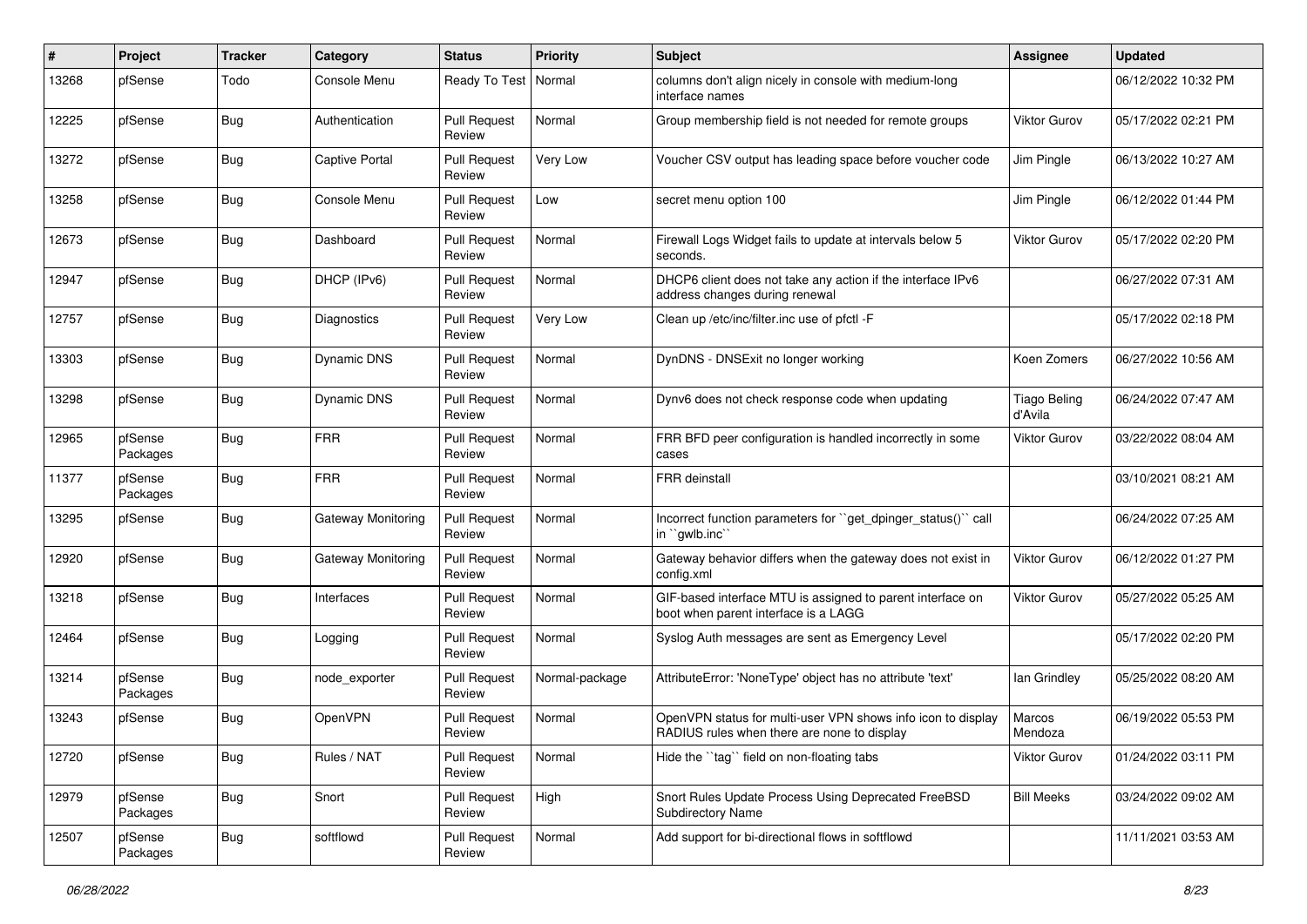| #     | <b>Project</b>      | <b>Tracker</b> | Category                    | <b>Status</b>                 | <b>Priority</b> | <b>Subject</b>                                                                                                                                 | <b>Assignee</b>     | <b>Updated</b>      |
|-------|---------------------|----------------|-----------------------------|-------------------------------|-----------------|------------------------------------------------------------------------------------------------------------------------------------------------|---------------------|---------------------|
| 12385 | pfSense             | <b>Bug</b>     | <b>Virtual IP Addresses</b> | <b>Pull Request</b><br>Review | Normal          | deleteVIP() does not check 1:1 NAT and Outbound NAT rules                                                                                      | <b>Viktor Gurov</b> | 05/17/2022 02:21 PM |
| 11877 | pfSense             | Bug            | Web Interface               | <b>Pull Request</b><br>Review | Very Low        | Labels and description dissapear in firewall schedule edit.php                                                                                 | Viktor Gurov        | 05/17/2022 02:22 PM |
| 7996  | pfSense             | Bug            | Web Interface               | <b>Pull Request</b><br>Review | Very Low        | Unnecessary link tag in login page                                                                                                             | Marcos<br>Mendoza   | 06/26/2022 02:47 PM |
| 11570 | pfSense             | Regression     | Gateways                    | <b>Pull Request</b><br>Review | Normal          | Gateway monitoring services is not always restarted on<br>interface events, which may prevent a WAN from recovering<br>back to an online state | <b>Viktor Gurov</b> | 06/22/2022 09:04 PM |
| 11163 | pfSense<br>Packages | Feature        | <b>ACME</b>                 | <b>Pull Request</b><br>Review | Normal          | Preferred Chain option                                                                                                                         |                     | 10/18/2021 09:10 AM |
| 13245 | pfSense             | Feature        | Aliases / Tables            | <b>Pull Request</b><br>Review | Normal          | Type column on Alias lists                                                                                                                     | Jim Pingle          | 06/06/2022 07:09 AM |
| 13063 | pfSense<br>Packages | Feature        | Cellular                    | <b>Pull Request</b><br>Review | Normal          | Cellular package shall support more modems and NMEA port                                                                                       |                     | 05/06/2022 02:38 PM |
| 1257  | pfSense             | Feature        | Certificates                | <b>Pull Request</b><br>Review | Normal          | Handle encypted CA/Certificate private keys                                                                                                    |                     | 10/12/2020 07:12 AM |
| 13165 | pfSense             | Feature        | Dashboard                   | <b>Pull Request</b><br>Review | Normal          | Feat: live update for Services dashboard widget                                                                                                |                     | 05/15/2022 01:48 AM |
| 10904 | pfSense             | Feature        | <b>DHCP Relay</b>           | <b>Pull Request</b><br>Review | Normal          | Support vti interfaces in dhcrelay                                                                                                             | Luiz Souza          | 10/12/2020 07:35 AM |
| 12495 | pfSense             | Feature        | <b>Dynamic DNS</b>          | <b>Pull Request</b><br>Review | Normal          | DynDNS: add deSEC IPv4&v6 simultaneos update                                                                                                   | Lukas Wiest         | 11/01/2021 08:53 AM |
| 12494 | pfSense             | Feature        | Dynamic DNS                 | <b>Pull Request</b><br>Review | Normal          | DynDNS: make simultaneous update of IP and LegacyIP<br>possible                                                                                | <b>Lukas Wiest</b>  | 11/01/2021 08:52 AM |
| 11206 | pfSense<br>Packages | Feature        | <b>FRR</b>                  | <b>Pull Request</b><br>Review | Normal          | <b>FRR 7.5</b>                                                                                                                                 | Jim Pingle          | 01/08/2021 12:47 PM |
| 2386  | pfSense             | Feature        | Interfaces                  | <b>Pull Request</b><br>Review | Normal          | Bridge member that is not an assigned interface                                                                                                | <b>Viktor Gurov</b> | 12/02/2020 06:01 AM |
| 10462 | pfSense<br>Packages | Feature        | LCDProc                     | <b>Pull Request</b><br>Review | Normal          | <b>CPU Temp Screen</b>                                                                                                                         |                     | 11/29/2021 08:28 AM |
| 13085 | pfSense             | Feature        | OpenVPN                     | <b>Pull Request</b><br>Review | Normal          | OpenVPN: expose NBDD servers in GUI + fix GUI bugs                                                                                             | Jim Pingle          | 04/22/2022 11:09 AM |
| 13094 | pfSense             | Feature        | Packet Capture              | <b>Pull Request</b><br>Review | Normal          | Allow packet capture filtering in tagged packets                                                                                               | Marcos<br>Mendoza   | 04/24/2022 06:06 PM |
| 13160 | pfSense<br>Packages | Feature        | Status_Monitoring           | <b>Pull Request</b><br>Review | Normal          | Option to sort monitoring graph views                                                                                                          |                     | 05/13/2022 12:06 PM |
| 12462 | pfSense<br>Packages | Feature        | Telegraf                    | Pull Request<br>Review        | Normal-package  | Telegraf: Add "devfs" to ignore fs                                                                                                             | Offstage Roller     | 10/18/2021 09:03 AM |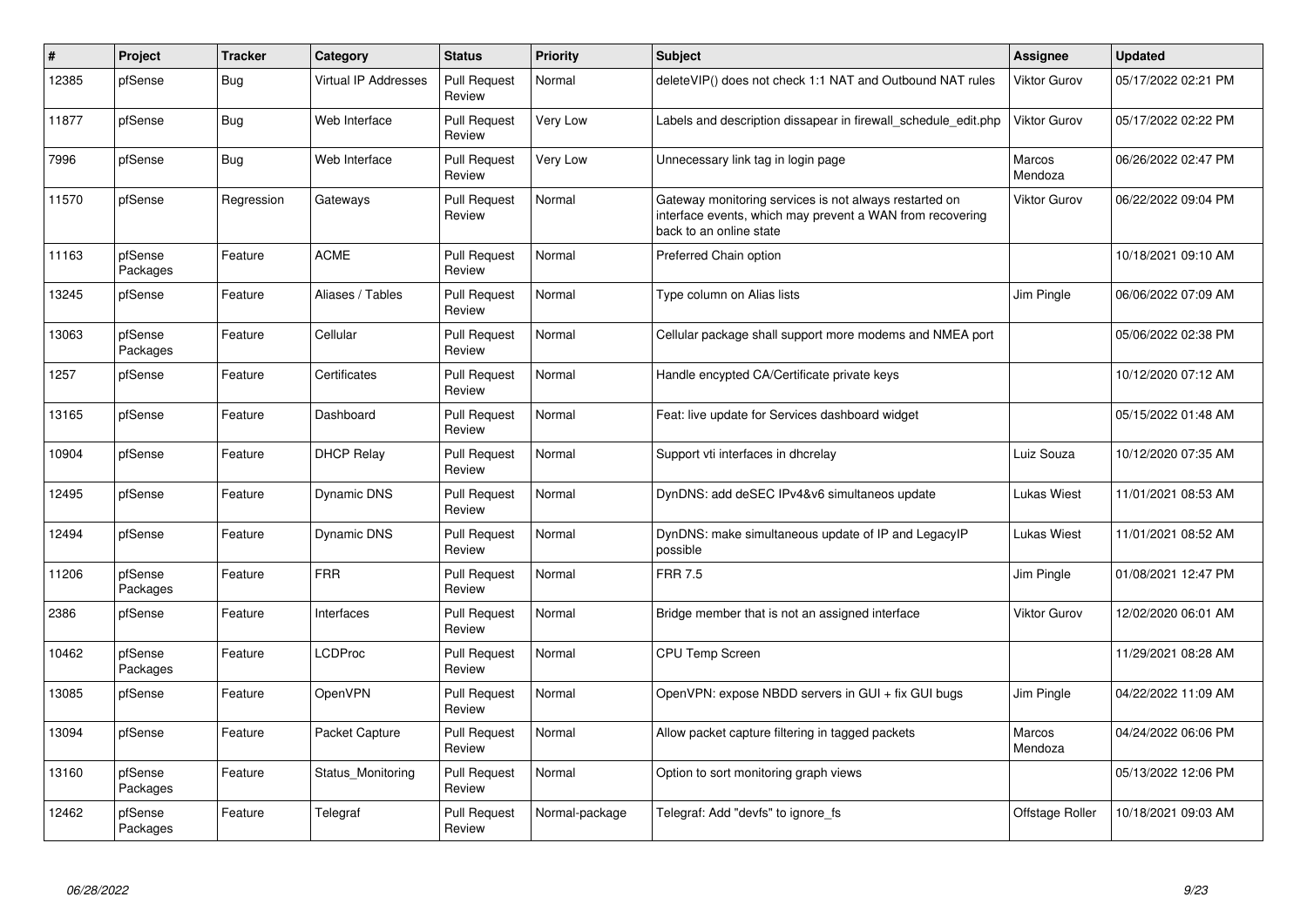| #     | Project             | <b>Tracker</b> | Category                            | <b>Status</b>                 | <b>Priority</b> | Subject                                                                            | <b>Assignee</b>     | <b>Updated</b>      |
|-------|---------------------|----------------|-------------------------------------|-------------------------------|-----------------|------------------------------------------------------------------------------------|---------------------|---------------------|
| 11589 | pfSense             | Feature        | <b>Traffic Graphs</b>               | <b>Pull Request</b><br>Review | Low             | Fix iftop experimental traffic fetcher, unify and improve output<br>style          |                     | 03/03/2021 03:30 PM |
| 13304 | pfSense             | Feature        | <b>Traffic Shaper</b><br>(ALTQ)     | <b>Pull Request</b><br>Review | Normal          | Add Broadcom Netextreme II (bxe) to the altq capable check                         |                     | 06/27/2022 10:57 AM |
| 13072 | pfSense             | Feature        | <b>Traffic Shaper</b><br>(ALTQ)     | <b>Pull Request</b><br>Review | Very Low        | Matching background/font colors of queue values with dark<br>theme.                |                     | 04/19/2022 07:32 AM |
| 13124 | pfSense             | Feature        | Web Interface                       | <b>Pull Request</b><br>Review | Normal          | Option to wait for interface selection before displaying firewall<br>rules         |                     | 05/17/2022 02:15 PM |
| 12770 | pfSense Docs        | Todo           | <b>Firewall Rules</b>               | <b>Pull Request</b><br>Review | Normal          | Feedback on Firewall - Configuring firewall rules                                  |                     | 06/27/2022 07:42 AM |
| 12176 | pfSense             | Todo           | Interfaces                          | <b>Pull Request</b><br>Review | Normal          | Hide WireGuard interfaces on appropriate pages                                     |                     | 08/11/2021 12:52 AM |
| 12431 | pfSense             | Todo           | Web Interface                       | <b>Pull Request</b><br>Review | Normal          | GUI pages should use "POST" for AJAX calls, not "GET"                              | <b>Viktor Gurov</b> | 05/17/2022 02:20 PM |
| 11508 | pfSense             | Todo           | Web Interface                       | <b>Pull Request</b><br>Review | Low             | Update SimplePie to to v1.5.6                                                      |                     | 02/23/2021 07:23 AM |
| 13270 | pfSense Docs        | New Content    | OpenVPN                             | <b>Pull Request</b><br>Review | Normal          | OpenVPN client gateway is incorrect when the server does not<br>push routes        | Marcos<br>Mendoza   | 06/26/2022 12:54 PM |
| 13093 | pfSense             | <b>Bug</b>     | Authentication                      | In Progress                   | Normal          | LDAP authentication fails with extended query and RFC2307<br>group lookups enabled | Chris Linstruth     | 05/31/2022 07:20 AM |
| 3132  | pfSense             | Bug            | Gateway Monitoring                  | In Progress                   | Normal          | Gateway events for IPv6 affect IPv4 services and vice versa                        | <b>Viktor Gurov</b> | 05/10/2022 03:10 PM |
| 8611  | pfSense             | Bug            | Interfaces                          | In Progress                   | Normal          | unable to receive IPv6 RA's on SG-1000, default route lost                         | Luiz Souza          | 02/01/2021 03:31 PM |
| 10502 | pfSense<br>Packages | Bug            | lldpd                               | In Progress                   | Normal          | LLDP spamming errors on Netgate XG-7100                                            |                     | 04/21/2022 12:39 PM |
| 12144 | pfSense             | Bug            | <b>Operating System</b>             | In Progress                   | Normal          | Bug in "df -t" filtering if two filesystems use the same<br>mountpoint             | Mateusz Guzik       | 09/10/2021 10:07 AM |
| 7389  | pfSense             | <b>Bug</b>     | <b>Traffic Shaper</b><br>(Limiters) | In Progress                   | Normal          | Limiter does not work with transparent proxy                                       | Luiz Souza          | 02/01/2021 03:31 PM |
| 12285 | pfSense<br>Packages | Feature        | Suricata                            | In Progress                   | Normal          | Add more EVE Logged Traffic protocols                                              | <b>Viktor Gurov</b> | 08/20/2021 08:22 AM |
| 4405  | pfSense             | Feature        | <b>Traffic Shaper</b><br>(ALTQ)     | In Progress                   | Normal          | Traffic shaping doesn't work when applied to a bridge interface                    | Luiz Souza          | 02/09/2021 12:05 PM |
| 9370  | pfSense Docs        | Correction     | General                             | In Progress                   | Normal          | Update old screenshots                                                             | Jim Pingle          | 12/03/2021 09:55 AM |
| 12101 | pfSense<br>Packages | <b>Bug</b>     | arpwatch                            | Assigned                      | Normal          | ArpWatch Suppression Mac for "flip-flop" not suppressing                           | Viktor Gurov        | 10/09/2021 07:19 PM |
| 13215 | pfSense             | <b>Bug</b>     | <b>Captive Portal</b>               | Assigned                      | Normal          | Allowed MAC/IP/Hostname traffic counts for authorized users                        | Reid Linnemann      | 05/31/2022 05:31 PM |
| 7138  | pfSense             | <b>Bug</b>     | DHCP (IPv6)                         | Assigned                      | Normal          | Pfsense wide dhcpv6 client doesn't recognise ifid statement                        |                     | 04/21/2022 12:39 PM |
| 11054 | pfSense<br>Packages | <b>Bug</b>     | FreeRADIUS                          | Assigned                      | Normal          | Check Client Certificate CN not working as described                               | Viktor Gurov        | 12/14/2021 07:22 AM |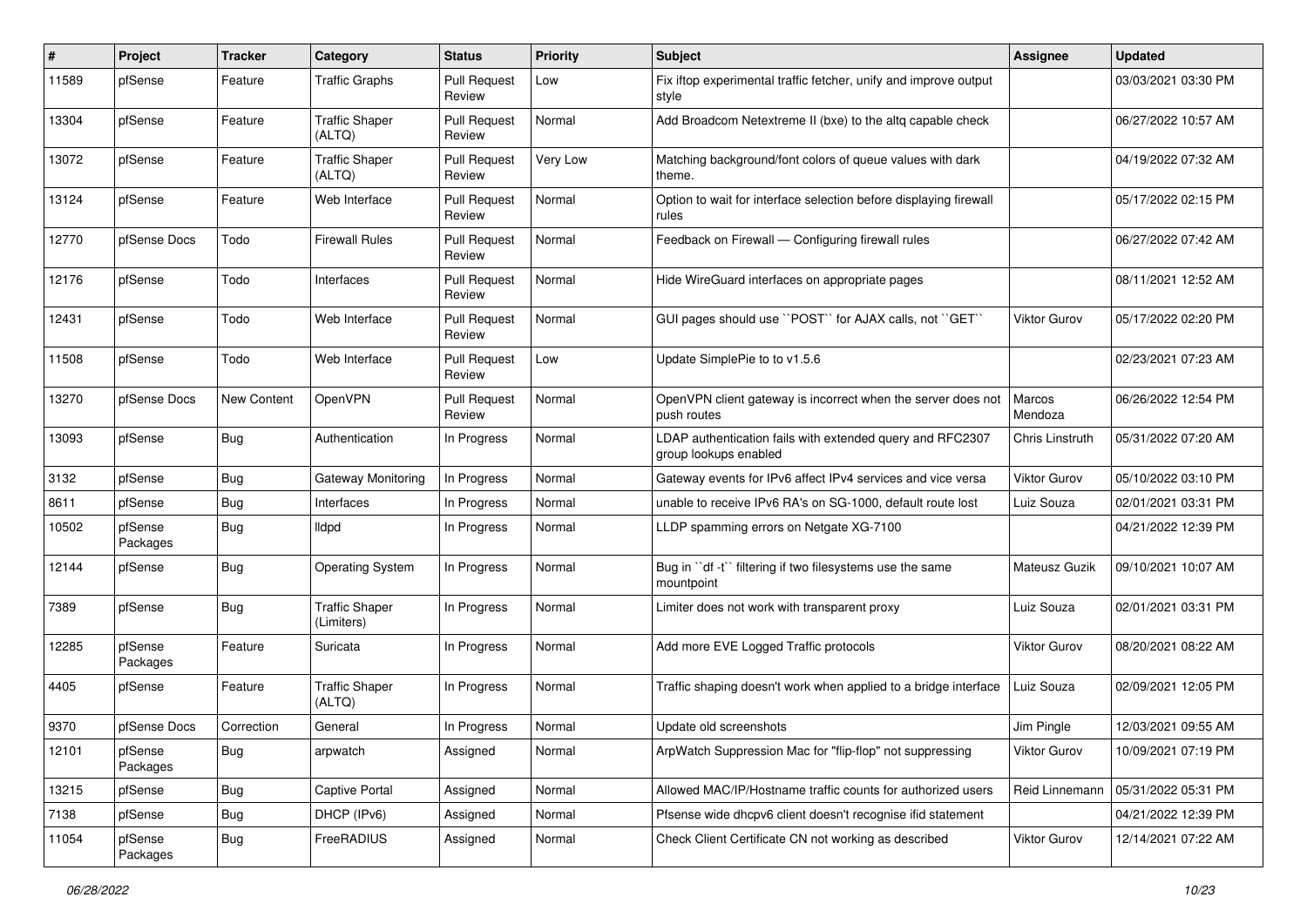| #     | Project             | <b>Tracker</b> | Category              | <b>Status</b> | <b>Priority</b> | Subject                                                                                                 | Assignee              | <b>Updated</b>      |
|-------|---------------------|----------------|-----------------------|---------------|-----------------|---------------------------------------------------------------------------------------------------------|-----------------------|---------------------|
| 11836 | pfSense<br>Packages | Bug            | <b>FRR</b>            | Assigned      | Normal          | FRR ACCEPTFILTER unstable                                                                               | <b>Viktor Gurov</b>   | 02/14/2022 07:20 AM |
| 9094  | pfSense             | Bug            | Hardware / Drivers    | Assigned      | Normal          | MBT console settings are not forced to video console                                                    |                       | 11/07/2018 10:23 AM |
| 4298  | pfSense             | Bug            | <b>SNMP</b>           | Assigned      | Very Low        | Excessive errors from snmpd                                                                             | Luiz Souza            | 09/13/2020 08:21 AM |
| 7400  | pfSense             | <b>Bug</b>     | <b>Traffic Graphs</b> | Assigned      | Normal          | Traffic Graphs show bad data on 2.3.3_1                                                                 | <b>Jared Dillard</b>  | 12/31/2021 05:47 PM |
| 10297 | pfSense<br>Packages | Feature        | FreeRADIUS            | Assigned      | Normal          | IPv6 user attributes                                                                                    |                       | 04/21/2022 12:39 PM |
| 1337  | pfSense             | Feature        | Interfaces            | Assigned      | Normal          | VLANs with different MAC address than parent interface                                                  |                       | 04/21/2022 12:39 PM |
| 4234  | pfSense             | Feature        | <b>IPsec</b>          | Assigned      | Low             | allow for strict user <> cn validation of mobile ipsec users when<br>using rsa+xauth                    |                       | 01/24/2017 06:11 AM |
| 7398  | pfSense             | Feature        | <b>Traffic Graphs</b> | Assigned      | Normal          | Show average value of bandwidth in/out on Dashboard trafic<br>graph                                     | <b>Jared Dillard</b>  | 08/21/2019 08:56 AM |
| 9296  | pfSense             | Bug            | Aliases / Tables      | Confirmed     | Low             | Alias content is sometimes incomplete when mixing FQDN and<br>IP address                                | Reid Linnemann        | 06/18/2022 03:12 PM |
| 13226 | pfSense             | Bug            | Captive Portal        | Confirmed     | Normal          | Captive Portal doesn't disconnect established OpenVPN link                                              | Reid Linnemann        | 05/30/2022 10:38 AM |
| 7553  | pfSense             | <b>Bug</b>     | <b>Captive Portal</b> | Confirmed     | Very Low        | Captive portal on a parent interface blocks traffic on VLAN<br>interfaces too                           |                       | 08/19/2018 03:15 PM |
| 5658  | pfSense             | Bug            | <b>Captive Portal</b> | Confirmed     | Low             | Files with the same name cannot be uploaded to multiple<br>captive portal zones                         |                       | 12/18/2015 07:19 PM |
| 4845  | pfSense             | Bug            | CARP                  | Confirmed     | High            | CARP preemption doesn't switch to backup where connectivity<br>between systems is lost but not NIC link |                       | 07/28/2015 07:55 AM |
| 6362  | pfSense             | Bug            | DHCP (IPv4)           | Confirmed     | Normal          | DHCP Client ID not used                                                                                 |                       | 07/09/2021 06:30 AM |
| 4061  | pfSense             | <b>Bug</b>     | DHCP (IPv4)           | Confirmed     | Normal          | dhcpd doesn't send client-hostname to peer, breaking DHCP<br>lease registrations w/HA                   |                       | 02/24/2017 08:58 PM |
| 3796  | pfSense             | <b>Bug</b>     | Diagnostics           | Confirmed     | Normal          | States summary fails and is very slow with large state tables                                           |                       | 12/11/2021 08:03 PM |
| 6430  | pfSense             | Bug            | <b>DNS Resolver</b>   | Confirmed     | Low             | pfsense should sanity-check hostnames when copying from<br>dhcpd.leases to /etc/hosts                   |                       | 08/13/2019 01:23 PM |
| 5413  | pfSense             | <b>Bug</b>     | <b>DNS Resolver</b>   | Confirmed     | High            | Incorrect Handling of Unbound Resolver [service restarts,<br>cache loss, DNS service interruption]      |                       | 06/19/2022 11:11 PM |
| 6333  | pfSense             | Bug            | Gateway Monitoring    | Confirmed     | Normal          | Bootup starts/restarts dpinger multiple times                                                           | Luiz Souza            | 11/16/2020 01:11 PM |
| 9384  | pfSense             | Bug            | Interfaces            | Confirmed     | Normal          | devd putting "\$" before variable contents when using single<br>quotes                                  |                       | 04/21/2022 12:39 PM |
| 6605  | pfSense             | <b>Bug</b>     | Interfaces            | Confirmed     | Normal          | rc.linkup logic issues with actions taken                                                               |                       | 07/12/2016 07:46 PM |
| 5887  | pfSense             | <b>Bug</b>     | Interfaces            | Confirmed     | Normal          | hardware_offloading_applyflags sets/unsets most values when<br>already set correctly                    |                       | 07/06/2016 03:31 PM |
| 4428  | pfSense             | <b>Bug</b>     | Interfaces            | Confirmed     | Normal          | Setting media option on em(4) leads to infinite link cycling                                            |                       | 07/06/2016 12:45 AM |
| 9349  | pfSense             | <b>Bug</b>     | <b>IPsec</b>          | Confirmed     | Normal          | IPSec service start/stop/restart fails after settings change                                            | Markus<br>Stockhausen | 10/30/2020 01:33 PM |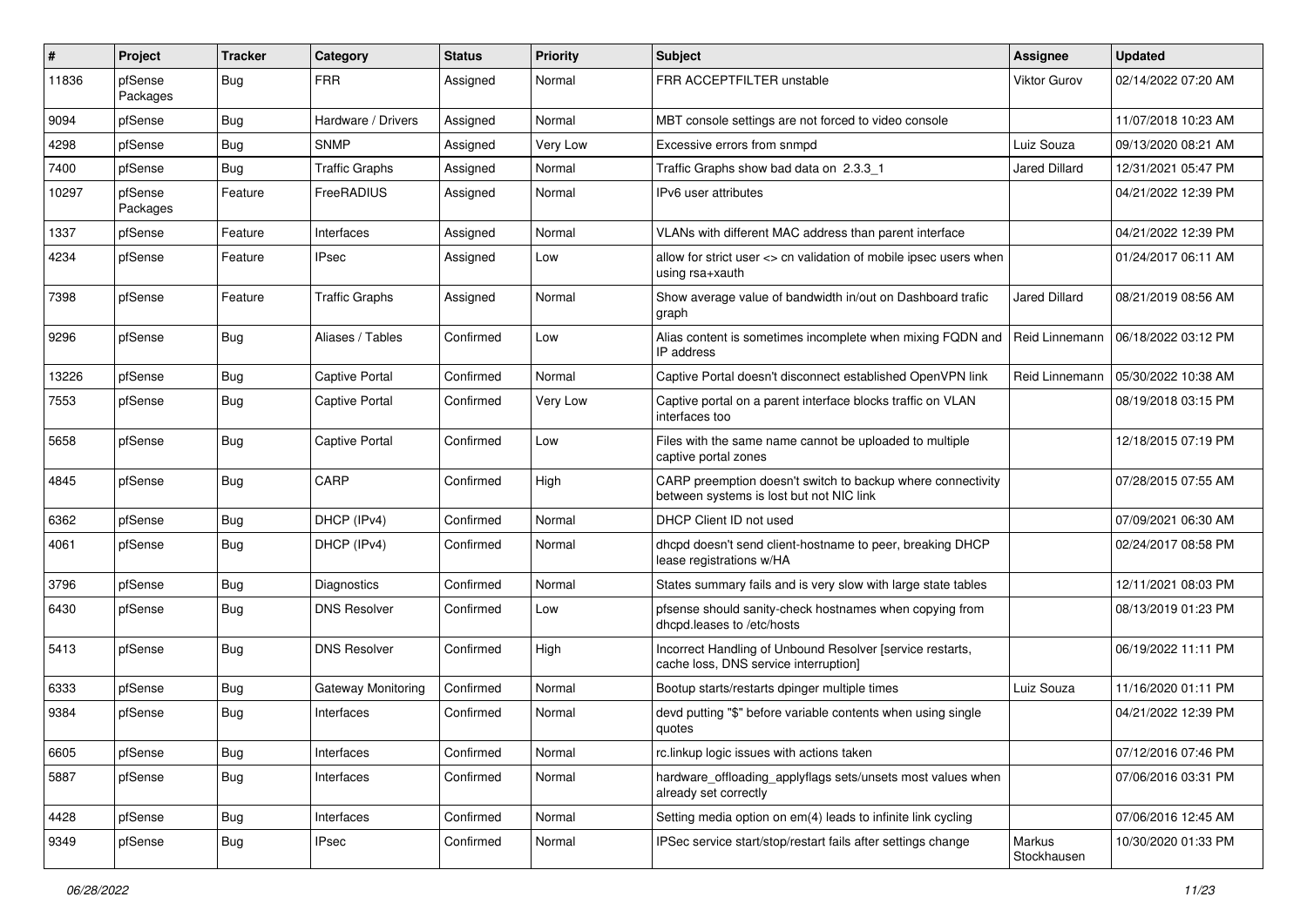| $\pmb{\#}$ | Project             | <b>Tracker</b> | Category                            | <b>Status</b> | Priority | <b>Subject</b>                                                                                        | Assignee               | <b>Updated</b>      |
|------------|---------------------|----------------|-------------------------------------|---------------|----------|-------------------------------------------------------------------------------------------------------|------------------------|---------------------|
| 6624       | pfSense             | Bug            | <b>IPsec</b>                        | Confirmed     | Normal   | changes in IPsec config should down the connection                                                    | Jim Pingle             | 08/02/2021 12:08 PM |
| 6517       | pfSense             | <b>Bug</b>     | <b>IPsec</b>                        | Confirmed     | Normal   | Adding mobile IPsec phase 2 entries requires restart of<br>strongswan                                 |                        | 06/21/2016 11:04 PM |
| 6370       | pfSense             | Bug            | <b>IPsec</b>                        | Confirmed     | Normal   | IPSEC bound to WAN gateway group and Dynamic DNS<br>doesn't to fail back tunnel to WAN on DDNS update |                        | 08/31/2021 07:38 AM |
| 6167       | pfSense             | Bug            | <b>IPsec</b>                        | Confirmed     | Normal   | IPsec IPComp not working                                                                              | George<br>Neville-Neil | 09/22/2020 06:07 PM |
| 3962       | pfSense<br>Packages | Bug            | ladvd                               | Confirmed     | Normal   | LADVD interface handling issues with lagg and bridge                                                  |                        | 12/05/2016 01:59 PM |
| 2042       | pfSense             | <b>Bug</b>     | <b>NAT Reflection</b>               | Confirmed     | Low      | NAT reflection doesn't apply to self-initiated traffic                                                |                        | 01/21/2021 10:38 PM |
| 6580       | pfSense             | <b>Bug</b>     | <b>Operating System</b>             | Confirmed     | Normal   | Bridge with down member interface sends ICMP unreachables<br>where it shouldn't                       |                        | 07/05/2016 05:40 PM |
| 6220       | pfSense             | Bug            | <b>Operating System</b>             | Confirmed     | Normal   | state mismatch with host-initiated traffic matching binat to IP<br>not locally assigned               | Luiz Souza             | 06/08/2016 09:23 AM |
| 4406       | pfSense             | <b>Bug</b>     | <b>Operating System</b>             | Confirmed     | Normal   | ALTQ problems with wireless cloned interfaces                                                         | Luiz Souza             | 11/19/2015 12:06 AM |
| 4345       | pfSense             | Bug            | <b>Operating System</b>             | Confirmed     | Normal   | Traffic Shaping doesn't work with Xen netfront driver                                                 |                        | 12/31/2021 05:30 PM |
| 6055       | pfSense             | <b>Bug</b>     | Package System                      | Confirmed     | Low      | Menu items may remain from packages no longer installed                                               |                        | 06/18/2021 08:46 PM |
| 5469       | pfSense             | <b>Bug</b>     | Package System                      | Confirmed     | Low      | package.dtd XSD schema is a piece of pathetic, useless,<br>unmaintained junk                          |                        | 11/22/2015 06:26 AM |
| 4474       | pfSense             | <b>Bug</b>     | Package System                      | Confirmed     | Normal   | IP address change triggers reload of all packages                                                     |                        | 02/13/2017 07:21 AM |
| 13154      | pfSense<br>Packages | Bug            | pfBlockerNG                         | Confirmed     | Normal   | pfBlocker causing excessive CPU load                                                                  |                        | 06/14/2022 01:14 PM |
| 6255       | pfSense             | <b>Bug</b>     | PPP Interfaces                      | Confirmed     | Low      | PPP Country/Provider/Plan configuration not saved                                                     |                        | 04/25/2016 07:15 PM |
| 1186       | pfSense             | <b>Bug</b>     | <b>RRD Graphs</b>                   | Confirmed     | Normal   | When in pure routing mode the rrd graphs are blank                                                    |                        | 09/16/2015 04:31 PM |
| 5791       | pfSense             | Bug            | Rules / NAT                         | Confirmed     | Normal   | tftp-proxy functionality is easilly broken by unrelated rules                                         |                        | 07/10/2016 12:24 AM |
| 5091       | pfSense             | <b>Bug</b>     | Rules / NAT                         | Confirmed     | Very Low | In rule creation destination ports fields (from and to) are too<br>small to read ports aliases names  |                        | 01/07/2020 07:48 AM |
| 5075       | pfSense             | <b>Bug</b>     | Rules / NAT                         | Confirmed     | Normal   | pf errors that don't return a line number on first line don't file<br>notice                          |                        | 09/01/2015 06:42 PM |
| 1813       | pfSense             | <b>Bug</b>     | Rules / NAT                         | Confirmed     | Normal   | Static routes on WAN interfaces overridden by route-to for<br>firewall-initiated traffic              |                        | 11/09/2016 02:06 PM |
| 7954       | pfSense<br>Packages | <b>Bug</b>     | Squid                               | Confirmed     | Normal   | Package upgrade/reinstall gets stuck on deinstall if the<br>package-provided service is not running   |                        | 10/18/2017 12:04 PM |
| 12956      | pfSense<br>Packages | <b>Bug</b>     | Suricata                            | Confirmed     | Normal   | suricata fails to use pcre in SID management (e.g.<br>dropsid.conf)                                   |                        | 04/05/2022 12:52 PM |
| 3824       | pfSense             | <b>Bug</b>     | <b>Traffic Shaper</b><br>(Limiters) | Confirmed     | Normal   | Limiters on bridge break traffic outside locally-configured IP<br>subnets                             | Luiz Souza             | 11/03/2016 07:16 PM |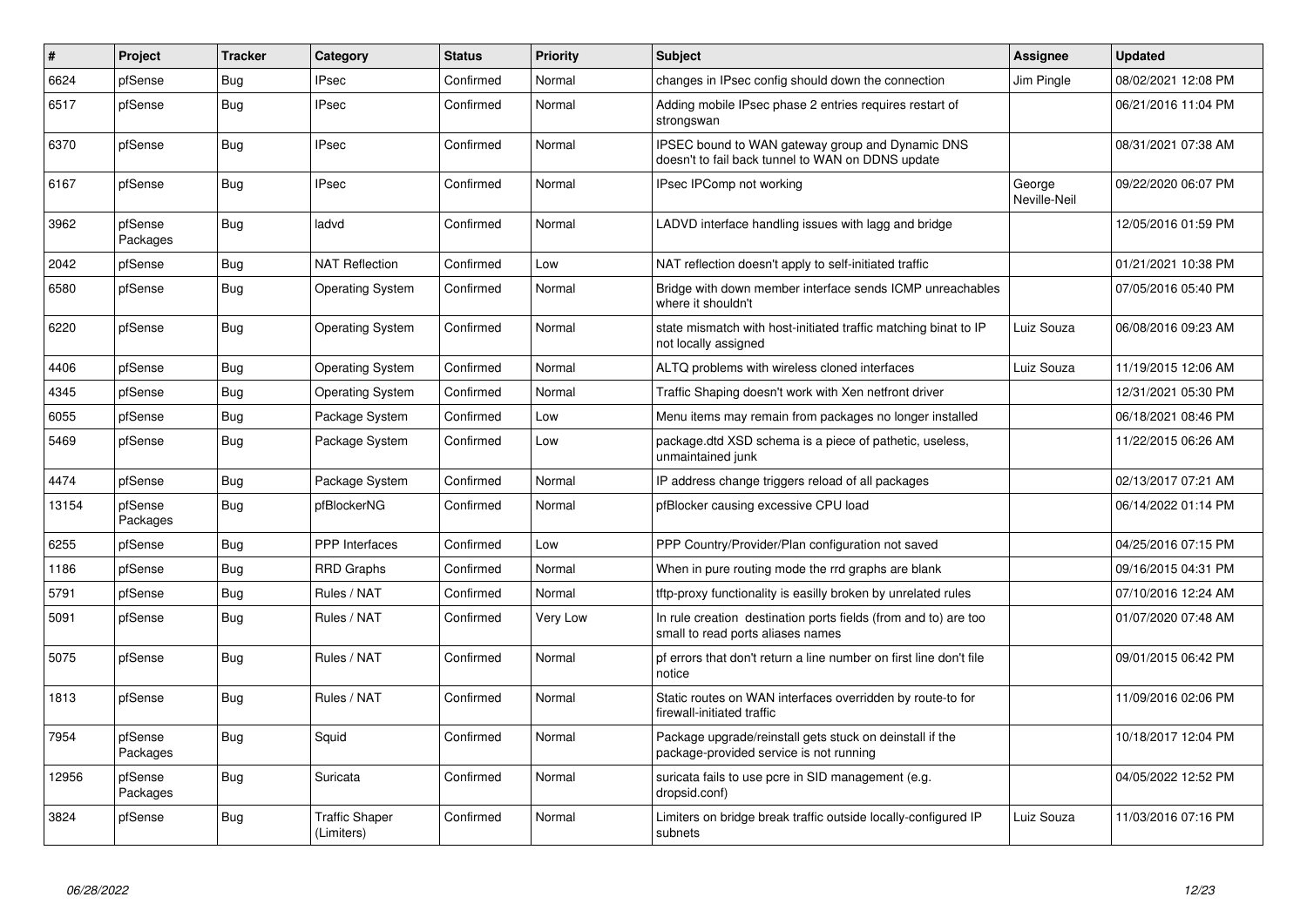| $\#$  | Project             | <b>Tracker</b> | Category                            | <b>Status</b> | <b>Priority</b> | <b>Subject</b>                                                                                            | <b>Assignee</b>     | <b>Updated</b>      |
|-------|---------------------|----------------|-------------------------------------|---------------|-----------------|-----------------------------------------------------------------------------------------------------------|---------------------|---------------------|
| 1848  | pfSense             | Bug            | <b>Traffic Shaper</b><br>(Limiters) | Confirmed     | Normal          | Limiters after policy routing has taken place do not behave<br>correctly                                  |                     | 10/25/2014 09:18 PM |
| 12796 | pfSense             | Bug            | Upgrade                             | Confirmed     | Normal          | 2.5.2 -> 2.6.0 upgrade segfaults if certain packages are<br>installed.                                    |                     | 05/24/2022 07:43 AM |
| 4500  | pfSense             | Bug            | UPnP/NAT-PMP                        | Confirmed     | Normal          | Some miniupnp port mappings are not displayed in the Status<br>page                                       |                     | 04/25/2022 12:49 PM |
| 4154  | pfSense             | Bug            | User Manager /<br>Privileges        | Confirmed     | Normal          | RADIUS authentication not working over IPv6                                                               |                     | 04/21/2022 12:39 PM |
| 11992 | pfSense             | Bug            | Virtual IP Addresses                | Confirmed     | High            | GRE Tunnel - Does not work with a virtual IP as endpoint                                                  |                     | 06/04/2021 01:16 AM |
| 8502  | pfSense             | Bug            | Web Interface                       | Confirmed     | Low             | main (top) menu items do not drop down in some cases                                                      |                     | 07/06/2020 02:39 PM |
| 6614  | pfSense             | Bug            | Web Interface                       | Confirmed     | Normal          | Dashboard high CPU usage                                                                                  |                     | 07/14/2016 03:04 PM |
| 6493  | pfSense             | Bug            | Web Interface                       | Confirmed     | Normal          | Dynamic DNS clients slow page load                                                                        |                     | 06/17/2016 03:43 AM |
| 6011  | pfSense             | Bug            | Web Interface                       | Confirmed     | Low             | IPv6 link local fails HTTP REFERER check                                                                  |                     | 09/04/2016 09:57 AM |
| 2234  | pfSense             | Bug            | Web Interface                       | Confirmed     | Low             | Status: Traffic Graph - only shows interface's subnet                                                     |                     | 01/15/2022 08:33 PM |
| 3889  | pfSense             | Bug            | <b>XML Parser</b>                   | Confirmed     | Low             | Non relevant changes in config.xml                                                                        |                     | 08/13/2019 12:23 PM |
| 12821 | pfSense             | Regression     | Hardware / Drivers                  | Confirmed     | Normal          | Intel e1000 driver (em & igb) cannot pass VLAN0 tagged<br>packets                                         |                     | 06/05/2022 08:23 AM |
| 13053 | pfSense<br>Packages | Bug            | <b>ACME</b>                         | <b>New</b>    | Normal          | LoopiaAPI error handling                                                                                  |                     | 05/05/2022 10:58 AM |
| 12670 | pfSense<br>Packages | Bug            | <b>ACME</b>                         | New           | Normal          | ACME package writes credentials to system log                                                             | <b>Viktor Gurov</b> | 03/07/2022 10:58 AM |
| 12623 | pfSense<br>Packages | Bug            | <b>ACME</b>                         | New           | Normal          | acme.sh package   DNS-ISPConfig settings                                                                  | Viktor Gurov        | 03/10/2022 03:42 PM |
| 9348  | pfSense<br>Packages | Bug            | <b>ACME</b>                         | <b>New</b>    | Normal          | Results of Acme certificate issuance/renewal are not properly<br>formatted                                |                     | 02/22/2019 12:08 PM |
| 8560  | pfSense<br>Packages | Bug            | <b>ACME</b>                         | <b>New</b>    | Normal          | ACME: can't update DNS records in DNSMadeEasy registar<br>for several domains with different API keys/ids |                     | 06/08/2018 01:28 PM |
| 7453  | pfSense<br>Packages | Bug            | <b>ACME</b>                         | <b>New</b>    | Normal          | DNS-ovh need to save or display consumer key                                                              |                     | 04/06/2017 10:54 AM |
| 13282 | pfSense Plus        | Bug            | Aliases / Tables                    | New           | Normal          | FQDN Aliases Break if an Invalid Domain is Present in the<br>Chain                                        | Reid Linnemann      | 06/18/2022 03:12 PM |
| 13068 | pfSense             | Bug            | Aliases / Tables                    | New           | Normal          | Error loading rules when URL Table IPs content is empty                                                   |                     | 04/17/2022 09:07 PM |
| 12708 | pfSense             | Bug            | Aliases / Tables                    | New           | Normal          | alias with non resolving DNS entry breaks underlying pf table                                             |                     | 02/20/2022 06:13 PM |
| 7665  | pfSense             | <b>Bug</b>     | Aliases / Tables                    | New           | Normal          | Host range validation for Aliases is not strict enough                                                    |                     | 08/21/2019 11:01 AM |
| 11898 | pfSense<br>Packages | Bug            | apcupsd                             | New           | Normal          | PHP error from apcupsd dashboard widget                                                                   |                     | 05/07/2021 09:12 AM |
| 11375 | pfSense<br>Packages | Bug            | apcupsd                             | New           | Normal          | UPS Type <blank> for USB APC</blank>                                                                      |                     | 02/26/2021 11:10 AM |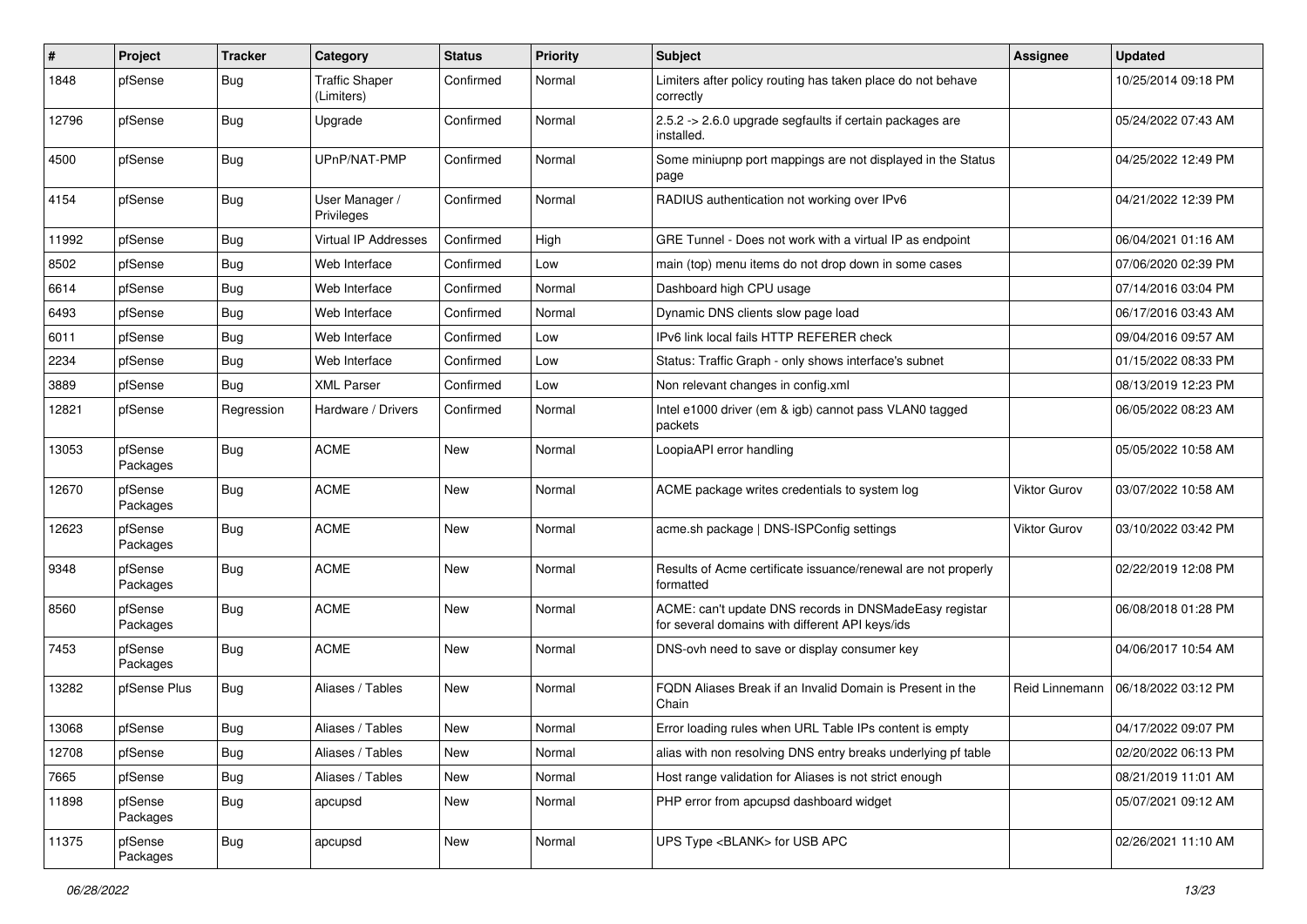| #     | Project             | <b>Tracker</b> | Category         | <b>Status</b> | <b>Priority</b> | <b>Subject</b>                                                                                                                        | <b>Assignee</b>       | <b>Updated</b>      |
|-------|---------------------|----------------|------------------|---------------|-----------------|---------------------------------------------------------------------------------------------------------------------------------------|-----------------------|---------------------|
| 10845 | pfSense<br>Packages | Bug            | apcupsd          | New           | Normal          | apcupsd doesn't stop when not enabled                                                                                                 |                       | 08/24/2020 10:16 AM |
| 8454  | pfSense<br>Packages | Bug            | arpwatch         | New           | Very Low        | Arpwatch package break email notifications from other sources                                                                         |                       | 06/23/2022 07:49 PM |
| 12726 | pfSense             | Bug            | Authentication   | <b>New</b>    | Normal          | LDAP select container button auto populate                                                                                            |                       | 01/25/2022 01:48 PM |
| 12715 | pfSense             | Bug            | Authentication   | New           | Normal          | Long system startup time when LDAP is configured and<br>unavailable during startup.                                                   | Christian<br>McDonald | 01/24/2022 05:50 AM |
| 12519 | pfSense             | Bug            | Authentication   | <b>New</b>    | Normal          | Fail authentication using special character in password via the<br>LDAP connector                                                     |                       | 11/12/2021 07:39 AM |
| 12283 | pfSense             | Bug            | Authentication   | <b>New</b>    | Normal          | LDAP/RADIUS authentication servers configuration does not<br>allow source IP address to be specified                                  |                       | 08/20/2021 01:15 AM |
| 12095 | pfSense             | Bug            | Authentication   | <b>New</b>    | Normal          | Memory leak in pcscd                                                                                                                  |                       | 06/01/2022 01:01 PM |
| 11626 | pfSense Plus        | Bug            | Authentication   | <b>New</b>    | Normal          | Google LDAP connection failed due to lack of SNI for TLS 1.3                                                                          | Luiz Souza            | 06/27/2022 07:23 AM |
| 10765 | pfSense             | Bug            | Authentication   | New           | Normal          | Ampersands in Idap extended query are escaped twice                                                                                   |                       | 09/02/2020 07:55 AM |
| 10352 | pfSense             | Bug            | Authentication   | New           | Very Low        | RADIUS authentication fails with MSCHAPv1 or MSCHAPv2<br>when passwords contain international characters                              |                       | 06/20/2022 04:04 PM |
| 8087  | pfSense             | Bug            | Authentication   | <b>New</b>    | Normal          | Provide Calling-Station-ID to RADIUS backed VPN<br>connections                                                                        |                       | 06/06/2020 05:36 AM |
| 5652  | pfSense             | Bug            | Authentication   | <b>New</b>    | Normal          | Radius IETF Class Group Assignment - Incorrect Standard                                                                               |                       | 08/13/2019 01:39 PM |
| 12767 | pfSense<br>Packages | Bug            | Avahi            | New           | Normal          | 'Package radavahi-daemon does does not exist in current<br>pfSense version and it has been removed" message on<br>pfSense 2.7 restore |                       | 02/07/2022 11:28 AM |
| 9497  | pfSense<br>Packages | Bug            | AWS VPC          | New           | Normal          | AWS VPN Wizard: WebGUI times out.                                                                                                     |                       | 11/13/2019 10:07 AM |
| 9495  | pfSense<br>Packages | Bug            | AWS VPC          | New           | Normal          | AWS VPC VPN wizard produces incorrect config (SHA256)<br>should be SHA1)                                                              |                       | 08/19/2019 02:45 PM |
| 13289 | pfSense             | Bug            | Backup / Restore | New           | Low             | Attempting to restore a 0 byte "config.xml" prints an error that<br>the file cannot be read                                           |                       | 06/20/2022 10:46 AM |
| 12774 | pfSense             | Bug            | Backup / Restore | <b>New</b>    | Normal          | Picture widget image is not saved in backup                                                                                           |                       | 04/04/2022 04:48 AM |
| 12249 | pfSense             | Bug            | Backup / Restore | New           | Normal          | HAProxy causing failed ACB backups                                                                                                    |                       | 11/15/2021 11:58 PM |
| 11110 | pfSense             | Bug            | Backup / Restore | New           | Normal          | Backup file should be checked before restoring a specific area                                                                        |                       | 12/05/2020 02:50 PM |
| 8076  | pfSense             | Bug            | Backup / Restore | <b>New</b>    | Normal          | User can easily apply an unusable interface configuration after<br>restore                                                            |                       | 08/14/2019 10:52 AM |
| 7757  | pfSense             | Bug            | Backup / Restore | New           | Normal          | Auto Config Backup fails to upload unless Default Gateway is<br>up                                                                    |                       | 08/16/2019 12:47 PM |
| 1738  | pfSense             | Bug            | Backup / Restore | New           | Very Low        | Restore fails when username in backup is not matching                                                                                 |                       | 12/11/2021 07:51 PM |
| 11563 | pfSense<br>Packages | <b>Bug</b>     | <b>BIND</b>      | New           | High            | BIND GUI writes TXT records > 255 characters                                                                                          |                       | 02/27/2021 07:11 AM |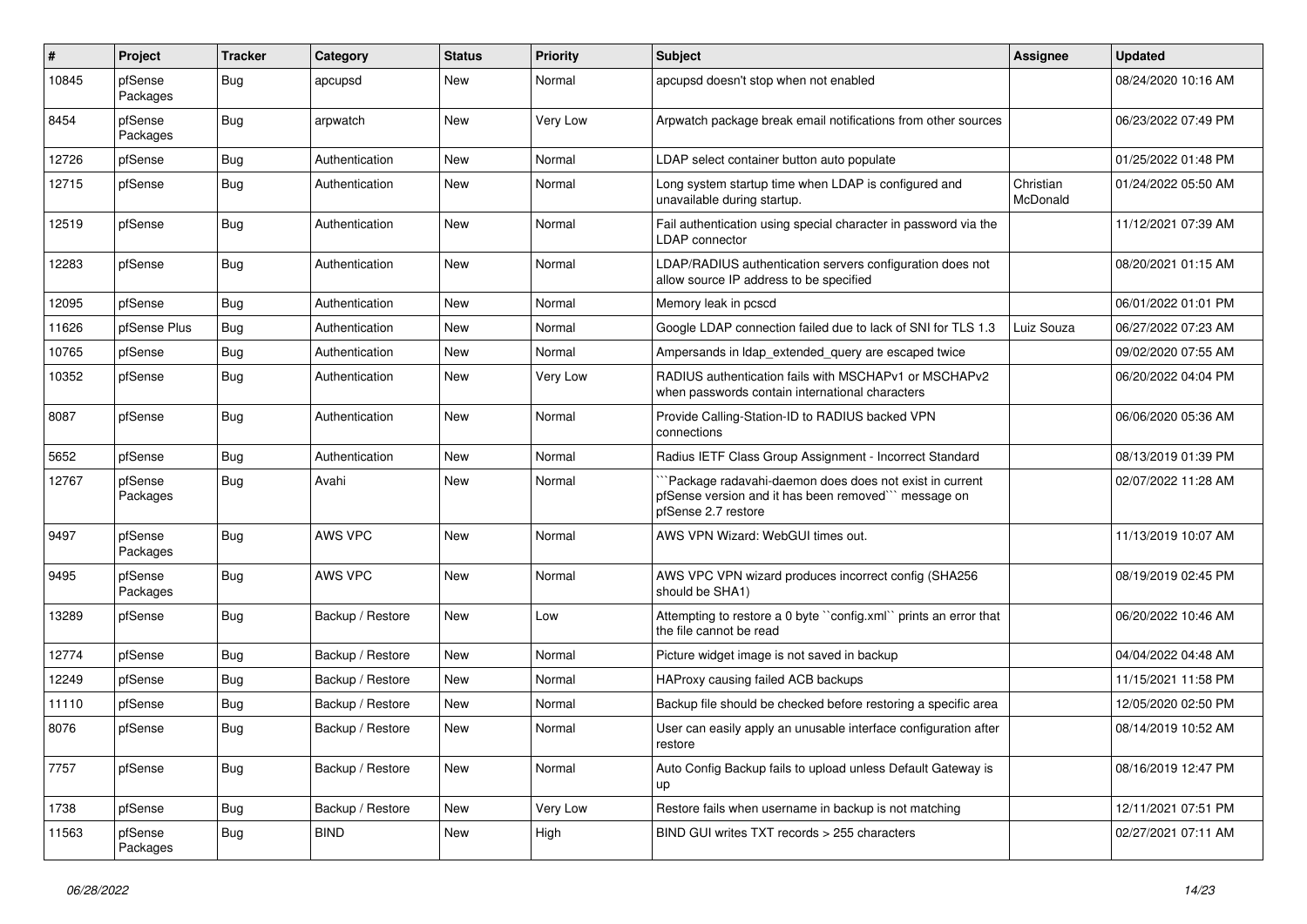| ∦     | Project             | <b>Tracker</b> | Category                 | <b>Status</b> | <b>Priority</b> | <b>Subject</b>                                                                                   | Assignee             | <b>Updated</b>      |
|-------|---------------------|----------------|--------------------------|---------------|-----------------|--------------------------------------------------------------------------------------------------|----------------------|---------------------|
| 11074 | pfSense<br>Packages | Bug            | <b>BIND</b>              | <b>New</b>    | Low             | bind Zone Settings Zones, Save button opens "Confirmation<br>required to save changes"           |                      | 11/16/2020 11:08 AM |
| 10760 | pfSense<br>Packages | <b>Bug</b>     | <b>BIND</b>              | New           | High            | pfSense BIND 9.14.12 server terminates due to assertion<br>failure                               |                      | 07/11/2020 04:53 PM |
| 10693 | pfSense<br>Packages | <b>Bug</b>     | <b>BIND</b>              | New           | Normal          | pfSense Bind Zone Editor UI does not update zone serial<br>number when a change is made          |                      | 09/01/2021 12:51 AM |
| 8197  | pfSense<br>Packages | Bug            | <b>BIND</b>              | New           | Normal          | BIND UI fails to properly update zone with inline DNSSEC<br>signing enabled                      |                      | 02/18/2019 05:23 PM |
| 12730 | pfSense             | Bug            | Captive Portal           | New           | Normal          | RADIUS accounting does not work if WAN is down                                                   |                      | 01/26/2022 05:13 AM |
| 12648 | pfSense             | Bug            | <b>Captive Portal</b>    | <b>New</b>    | Normal          | Undocumented variables 'listenporthttp' and 'listenporthttps'                                    |                      | 12/28/2021 10:44 AM |
| 12467 | pfSense             | Bug            | <b>Captive Portal</b>    | New           | Normal          | CP error on client disconnect after reboot                                                       |                      | 10/17/2021 05:35 AM |
| 12357 | pfSense             | Bug            | <b>Captive Portal</b>    | <b>New</b>    | Normal          | Captive Portal popup Logout button loads full login page in<br>popup when clicked                |                      | 10/27/2021 12:10 PM |
| 1675  | pfSense             | Bug            | <b>Captive Portal</b>    | <b>New</b>    | Normal          | Captive portal logout problems with pop-up blockers.                                             | <b>Jared Dillard</b> | 03/28/2016 01:37 PM |
| 13110 | pfSense             | Bug            | CARP                     | New           | Very Low        | changing CARP VIP address does not update outbound NAT<br>interface IP                           |                      | 05/03/2022 02:52 PM |
| 8567  | pfSense             | Bug            | CARP                     | <b>New</b>    | Normal          | Using IPv6 VIP alias for services may affect CARP IPv6 VIP<br>work                               |                      | 06/12/2018 01:26 PM |
| 8566  | pfSense             | Bug            | CARP                     | <b>New</b>    | Normal          | Wrong IPv6 source in NS request in case using of IPv6 alias                                      |                      | 06/12/2018 01:26 PM |
| 8100  | pfSense             | Bug            | CARP                     | <b>New</b>    | Normal          | pfsync Initially Deletes States on Primary for Connections<br>Established through Secondary      | Luiz Souza           | 02/08/2022 12:59 PM |
| 7648  | pfSense             | Bug            | CARP                     | New           | Very Low        | SPAN ports on an interface renders CARP HA inoperative                                           |                      | 06/14/2017 09:19 PM |
| 5849  | pfSense             | <b>Bug</b>     | CARP                     | New           | Normal          | Routing fail on CARP IPsec                                                                       |                      | 12/18/2021 04:41 PM |
| 12894 | pfSense Plus        | Bug            | Certificates             | New           | Low             | duplicating freshly created certificates through refreshing                                      |                      | 03/03/2022 02:35 PM |
| 12737 | pfSense             | Bug            | Certificates             | New           | Normal          | CApath is not defined by default in curl                                                         |                      | 05/17/2022 02:30 PM |
| 11203 | pfSense             | Bug            | Certificates             | New           | Normal          | certificate manager very slow                                                                    |                      | 12/31/2020 11:57 AM |
| 9889  | pfSense             | Bug            | Certificates             | New           | Very Low        | CRL check for Intermediate CA CRLs fails                                                         | Jim Pingle           | 11/08/2019 11:03 AM |
| 7289  | pfSense             | Bug            | Certificates             | <b>New</b>    | Low             | Generating 4096bit Certificate                                                                   |                      | 08/14/2019 09:56 AM |
| 13288 | pfSense             | Bug            | Configuration<br>Backend | New           | Normal          | Encode FreeRADIUS Custom Options                                                                 |                      | 06/20/2022 10:36 AM |
| 12483 | pfSense             | Bug            | Configuration<br>Backend | New           | Normal          | GUI creates inconsistent config.xml                                                              |                      | 10/23/2021 06:48 AM |
| 10833 | pfSense             | <b>Bug</b>     | Configuration<br>Backend | New           | Normal          | unbound exits on configuration error when link status flaps on<br><b>LAN</b> interface           |                      | 08/13/2020 11:53 PM |
| 6398  | pfSense             | Bug            | Configuration<br>Backend | New           | Normal          | If config cannot be loaded due to corruption or bug, it isn't<br>handled gracefully (just stops) |                      | 08/13/2019 01:23 PM |
| 13249 | pfSense             | Bug            | Console Menu             | New           | Normal          | Running playback comands multiple times results in PHP error                                     |                      | 06/06/2022 07:02 AM |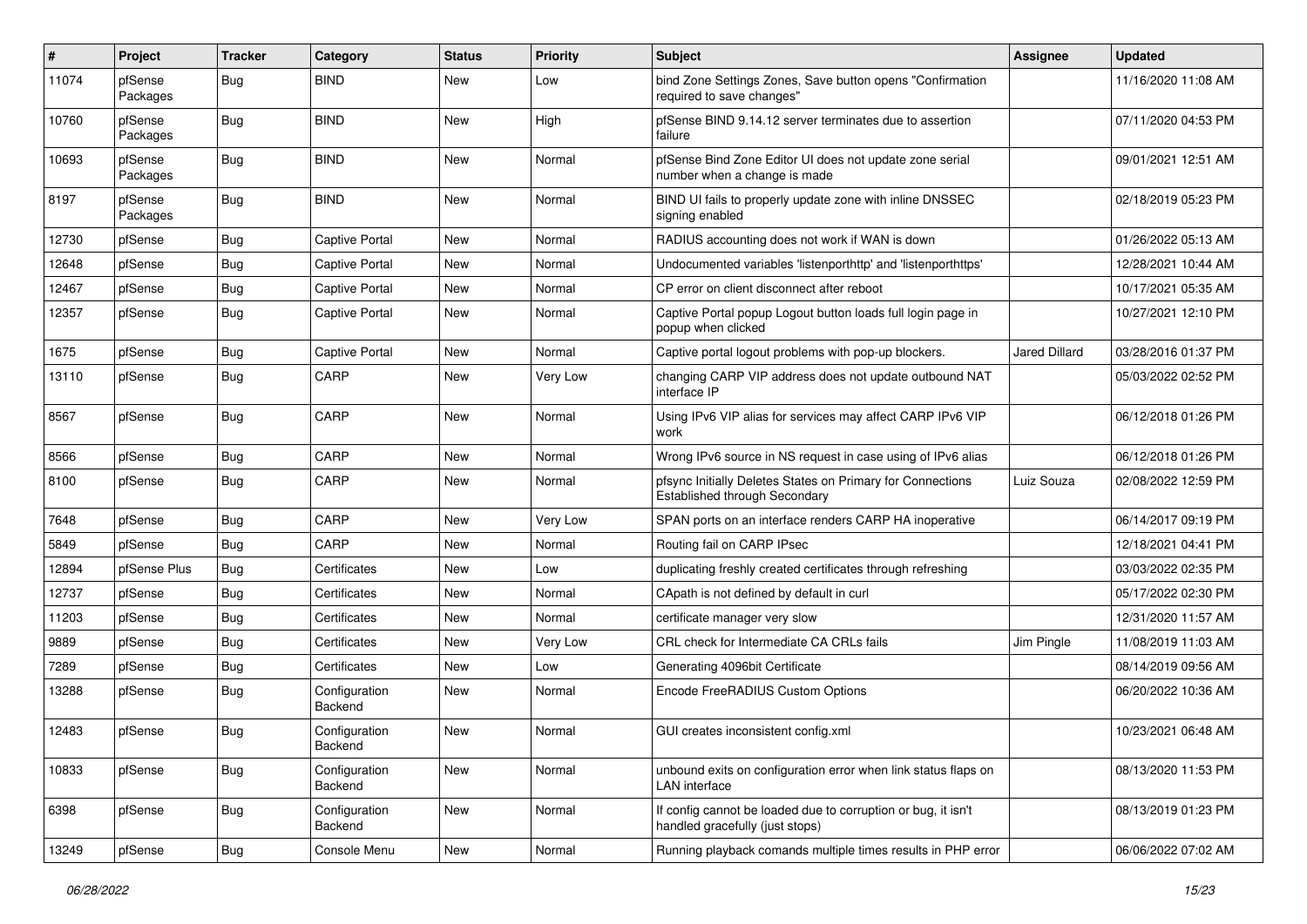| #     | Project             | <b>Tracker</b> | Category                 | <b>Status</b> | <b>Priority</b> | Subject                                                                                            | Assignee             | <b>Updated</b>      |
|-------|---------------------|----------------|--------------------------|---------------|-----------------|----------------------------------------------------------------------------------------------------|----------------------|---------------------|
| 11970 | pfSense<br>Packages | Bug            | Coreboot                 | New           | Normal          | Netgate Firmware Upgrade Doesn't Work on XG-2758                                                   |                      | 04/21/2022 12:39 PM |
| 13309 | pfSense<br>Packages | Bug            | Cron                     | <b>New</b>    | Normal          | Cron validation prevents special strings such as @reboot                                           | Jim Thompson         | 06/27/2022 03:52 PM |
| 13074 | pfSense Plus        | Bug            | Cryptographic<br>Modules | New           | Normal          | AES-GCM with SafeXcel on Netgate 2100 causes MBUF<br>overload                                      |                      | 06/12/2022 11:14 AM |
| 11759 | pfSense             | Bug            | Dashboard                | New           | Normal          | Traffic graphs on dashboard double upload on pppoe links                                           |                      | 12/30/2021 04:00 AM |
| 9677  | pfSense             | <b>Bug</b>     | Dashboard                | New           | Normal          | Dashboard hangs when widget needs data from a remote host<br>which is down                         |                      | 08/13/2019 09:15 AM |
| 9353  | pfSense             | Bug            | Dashboard                | <b>New</b>    | Low             | PHPSession errors from limited access to dashboard and<br>widgets                                  |                      | 10/06/2020 09:31 AM |
| 8157  | pfSense             | Bug            | Dashboard                | <b>New</b>    | Very Low        | Traffic Graph clutter from time to time                                                            |                      | 12/03/2017 06:40 AM |
| 7857  | pfSense             | Bug            | Dashboard                | New           | Very Low        | Interfaces Widget U/I fails to wrap IPV6 addresses when the<br>string is too wide for the widget   |                      | 08/13/2019 09:15 AM |
| 7788  | pfSense             | Bug            | Dashboard                | New           | Low             | Irregular updating of widgets like cpu/uptime on system widget.                                    |                      | 08/21/2019 09:03 AM |
| 7387  | pfSense             | Bug            | Dashboard                | <b>New</b>    | Low             | New Traffic Graph in dashboard resets inverted view to normal<br>view                              | <b>Jared Dillard</b> | 12/11/2021 08:14 PM |
| 7113  | pfSense             | Bug            | Dashboard                | <b>New</b>    | Normal          | Interface name in Traffic Graphs                                                                   |                      | 12/31/2021 05:40 PM |
| 3411  | pfSense             | Bug            | Dashboard                | New           | Low             | Interfaces and statistics dashboard widgets very slow with<br>large numbers of interfaces          |                      | 01/24/2014 02:09 AM |
| 13273 | pfSense             | Bug            | DHCP (IPv4)              | <b>New</b>    | Normal          | dhclient can use conflicting recorded leases                                                       |                      | 06/14/2022 11:07 AM |
| 13263 | pfSense             | Bug            | DHCP (IPv4)              | New           | Low             | Deleting a static DHCP entry when the related IP is not in the<br>arp table spams the log          |                      | 06/10/2022 11:18 AM |
| 13217 | pfSense             | Bug            | DHCP (IPv4)              | <b>New</b>    | Normal          | dhclient using default pid file location which does not exist                                      | Viktor Gurov         | 05/26/2022 08:09 AM |
| 12922 | pfSense             | Bug            | DHCP (IPv4)              | New           | Normal          | Classless static routes received on DHCP WAN can override<br>chosen default gateway                |                      | 03/28/2022 10:08 AM |
| 12070 | pfSense             | Bug            | DHCP (IPv4)              | <b>New</b>    | Low             | VLAN0 for WAN DHCP                                                                                 |                      | 12/23/2021 04:31 PM |
| 12067 | pfSense             | Bug            | DHCP (IPv4)              | <b>New</b>    | Very Low        | <b>DHCP Monitoring Statistics Error</b>                                                            |                      | 06/21/2021 08:39 AM |
| 9343  | pfSense             | Bug            | DHCP (IPv4)              | New           | Normal          | diag arp.php times out with large DHCPD leases table                                               |                      | 08/14/2019 01:19 PM |
| 8614  | pfSense             | <b>Bug</b>     | DHCP (IPv4)              | New           | Normal          | Cannot remove Additional BOOTP/DHCP Options                                                        |                      | 08/21/2019 09:15 AM |
| 7172  | pfSense             | <b>Bug</b>     | DHCP (IPv4)              | New           | Normal          | Sorting by hostname in Services > DHCP Server > LAN should<br>be "natural" (alphanumeric friendly) |                      | 08/20/2019 03:47 PM |
| 4451  | pfSense             | Bug            | DHCP (IPv4)              | New           | Low             | Status DHCP Leases shows double entries for static entries<br>without IP address                   | <b>Phillip Davis</b> | 05/21/2022 04:55 PM |
| 3771  | pfSense             | Bug            | DHCP (IPv4)              | New           | Normal          | Webinterface and dhcpdcrashes with 500+ static leases                                              |                      | 08/21/2019 09:26 AM |
| 3404  | pfSense             | <b>Bug</b>     | DHCP (IPv4)              | New           | Normal          | DHCP Server Fails to Start on Interfaces that are Slow to<br>Come Online During Boot               |                      | 02/11/2014 05:09 PM |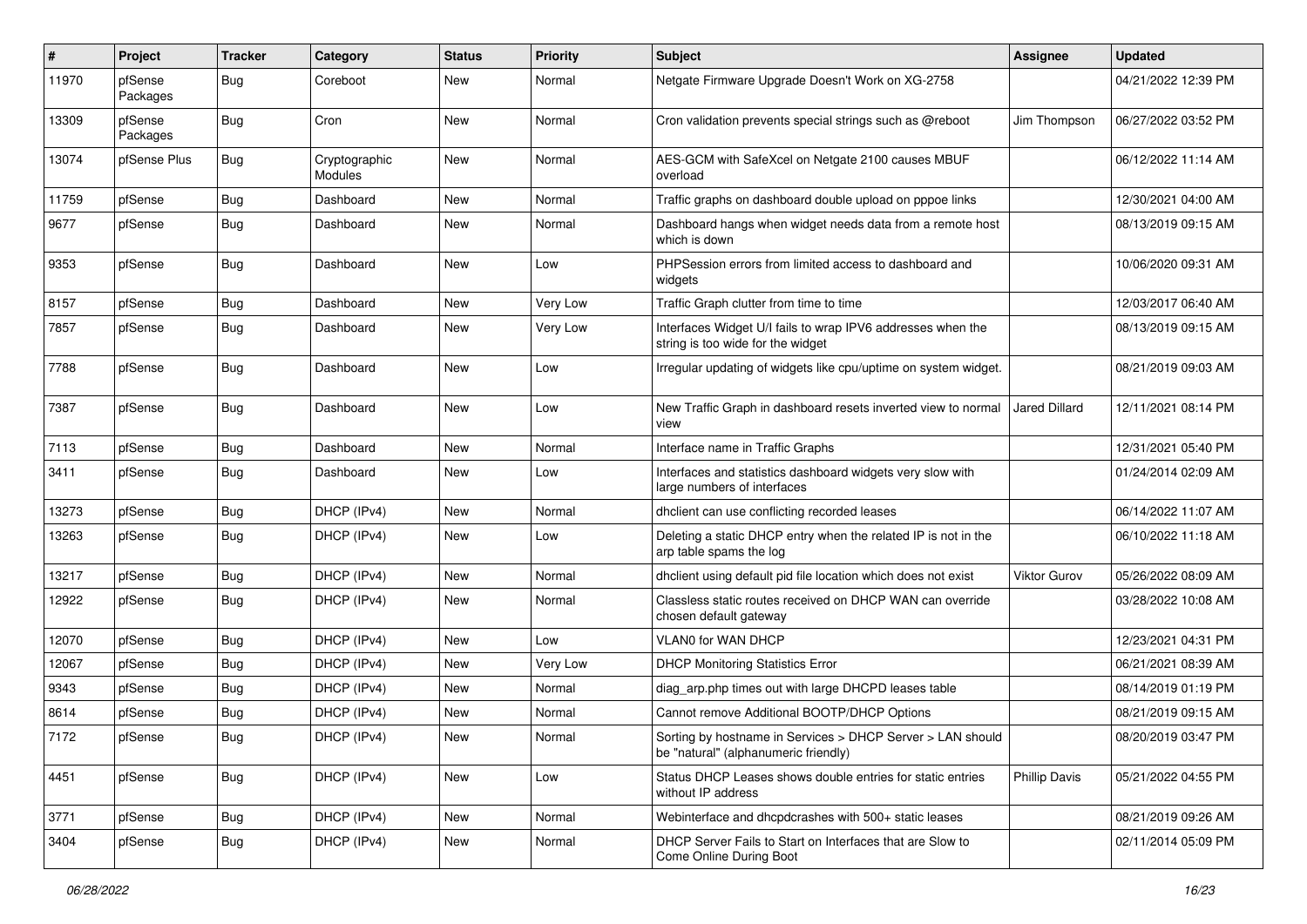| #     | Project | <b>Tracker</b> | Category             | <b>Status</b> | <b>Priority</b> | <b>Subject</b>                                                                                                  | <b>Assignee</b>    | <b>Updated</b>      |
|-------|---------|----------------|----------------------|---------------|-----------------|-----------------------------------------------------------------------------------------------------------------|--------------------|---------------------|
| 13253 | pfSense | Bug            | DHCP (IPv6)          | New           | Normal          | 'dhcp6c' is not restarted when applying settings when<br>multiple WANs are configured for DHCP6                 |                    | 06/06/2022 02:58 PM |
| 13237 | pfSense | Bug            | DHCP (IPv6)          | New           | Normal          | dhcp6c script cannot be executed safely                                                                         |                    | 06/01/2022 11:20 AM |
| 12823 | pfSense | Bug            | DHCP (IPv6)          | New           | Normal          | Multiple DHCP6 WAN connections PPPoE interface 'defached'<br>status                                             |                    | 02/18/2022 05:39 AM |
| 10822 | pfSense | Bug            | DHCP (IPv6)          | <b>New</b>    | Normal          | Deprecated IPv6 prefix won't be announced as deprecated to<br>clients                                           |                    | 08/10/2020 09:23 AM |
| 10714 | pfSense | Bug            | DHCP (IPv6)          | <b>New</b>    | Normal          | radvd only gives out the prefix of the "first" IPv6 address of an<br>interface                                  |                    | 10/06/2020 01:03 PM |
| 9136  | pfSense | <b>Bug</b>     | DHCP (IPv6)          | <b>New</b>    | High            | IPv6 Tracking Interfaces Lose IPv6 Address in Certain Cases                                                     |                    | 04/21/2022 12:39 PM |
| 7821  | pfSense | Bug            | DHCP (IPv6)          | <b>New</b>    | Normal          | GIF does not support broadcast                                                                                  |                    | 08/29/2017 10:50 AM |
| 7734  | pfSense | Bug            | DHCP (IPv6)          | New           | Normal          | Using opton ia pd0 does not renew prefix and prefix get<br>dropped                                              |                    | 07/31/2017 03:46 AM |
| 6873  | pfSense | Bug            | DHCP (IPv6)          | New           | Low             | radvd - Too many addresses in RDNSS section when<br>previously using DHCPv6                                     | Dominic<br>McKeown | 06/06/2018 10:45 AM |
| 6691  | pfSense | Bug            | DHCP (IPv6)          | <b>New</b>    | Normal          | dhcp6c quits after only two tries if no response was received                                                   |                    | 12/07/2020 04:25 PM |
| 6051  | pfSense | Bug            | DHCP (IPv6)          | New           | Normal          | DHCPv6 Client Failure for additional WAN Address causes<br>2-seconds-service-restart-loop                       |                    | 12/03/2020 01:08 AM |
| 12508 | pfSense | Bug            | <b>DHCP Relay</b>    | <b>New</b>    | Normal          | DHCP Relay over VPN                                                                                             |                    | 11/06/2021 11:25 AM |
| 11149 | pfSense | Bug            | <b>DHCP Relay</b>    | New           | Normal          | DHCP relay won't start with DHCP server behind gateway                                                          |                    | 03/22/2021 05:13 AM |
| 10715 | pfSense | Bug            | <b>DHCP Relay</b>    | New           | Normal          | DHCPv6 relay always uses the "first" IPv6 address of an<br>interface                                            |                    | 06/29/2020 05:01 AM |
| 4680  | pfSense | Bug            | <b>DHCP Relay</b>    | <b>New</b>    | Normal          | DHCP relay does not work with DHCP server on other end of<br>OpenVPN tunnel                                     |                    | 05/05/2015 06:55 PM |
| 7848  | pfSense | Bug            | Diagnostics          | New           | Low             | NDP Table Sort by Expiration Error                                                                              |                    | 08/26/2019 02:56 PM |
| 7590  | pfSense | Bug            | Diagnostics          | New           | Normal          | diag_edit do not save when nothing to sae (in directory browse<br>view)                                         |                    | 05/20/2017 05:04 PM |
| 7589  | pfSense | Bug            | Diagnostics          | New           | Normal          | diag_edit.php old print_info_box                                                                                |                    | 05/20/2017 05:02 PM |
| 7329  | pfSense | Bug            | <b>DNS Forwarder</b> | New           | Low             | <b>DHCP Not Updating DNS</b>                                                                                    |                    | 01/21/2022 09:16 PM |
| 13254 | pfSense | Bug            | <b>DNS Resolver</b>  | New           | Normal          | DNS resolver does not update "unbound.conf" file during link<br>down events                                     |                    | 06/08/2022 07:55 AM |
| 12612 | pfSense | Bug            | <b>DNS Resolver</b>  | New           | Normal          | DNS Resolver is restarted during every "rc.newwanip" event                                                      |                    | 06/03/2022 07:13 AM |
| 10624 | pfSense | Bug            | <b>DNS Resolver</b>  | New           | Normal          | Unbound configuration memory leak with python module $+$<br>register DHCP leases active                         |                    | 02/26/2021 10:27 AM |
| 10342 | pfSense | <b>Bug</b>     | <b>DNS Resolver</b>  | New           | Normal          | Unbound domain overrides stop resolving periodically. They<br>only resume after the service has been restarted. |                    | 03/13/2020 10:35 AM |
| 10143 | pfSense | Bug            | <b>DNS Resolver</b>  | New           | Normal          | System hostname DNS entry is assigned to the wrong IP on<br>multi-wan setups                                    |                    | 12/31/2019 02:33 PM |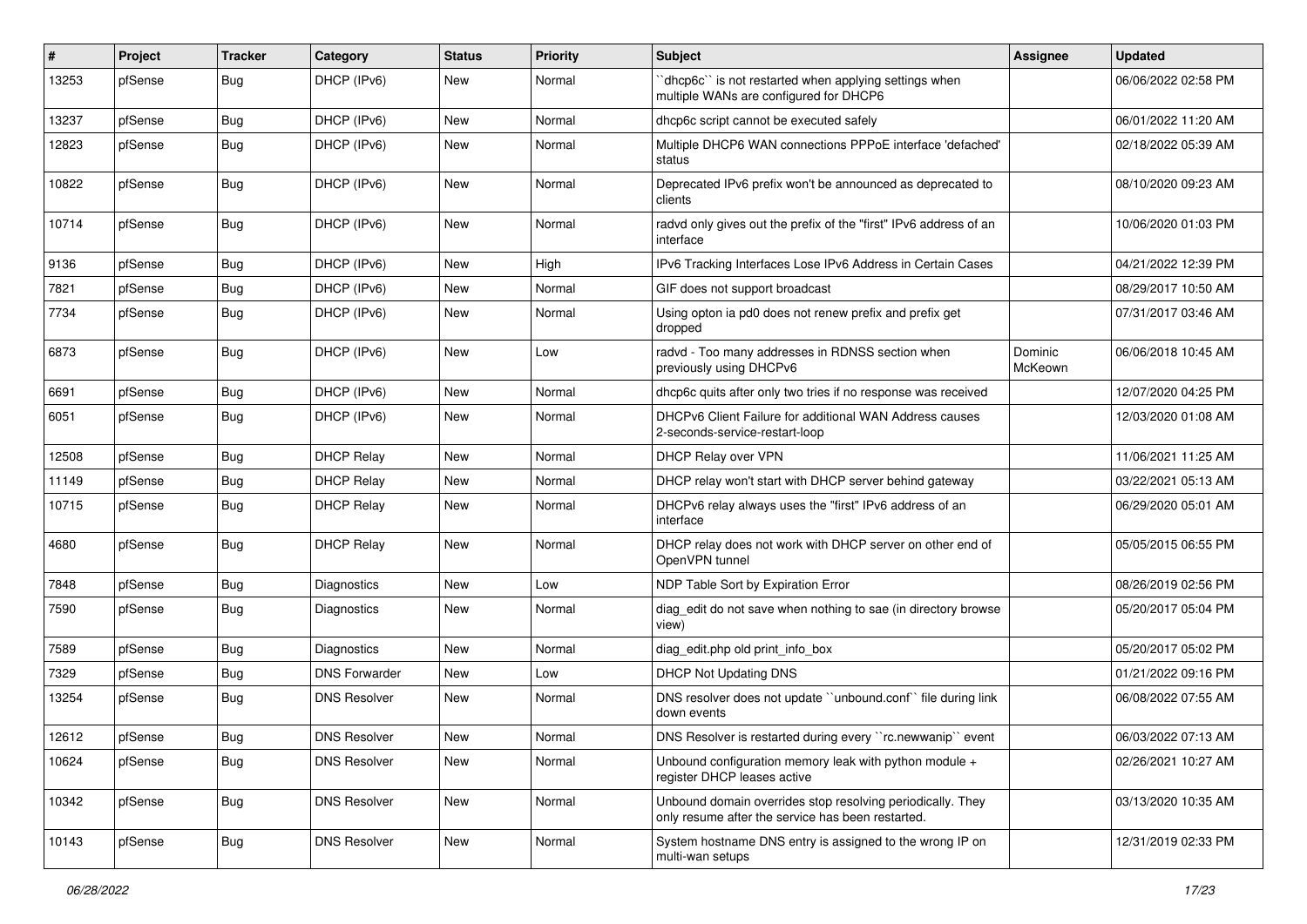| $\sharp$ | Project             | <b>Tracker</b> | Category            | <b>Status</b> | <b>Priority</b> | Subject                                                                                                                          | Assignee   | <b>Updated</b>      |
|----------|---------------------|----------------|---------------------|---------------|-----------------|----------------------------------------------------------------------------------------------------------------------------------|------------|---------------------|
| 9654     | pfSense             | Bug            | <b>DNS Resolver</b> | New           | Normal          | After reboot, the DNS resolver must be restarted before it will<br>advertise the ipv6 DNS address of the router.                 |            | 11/20/2020 03:12 AM |
| 9037     | pfSense             | Bug            | <b>DNS Resolver</b> | New           | Normal          | Unbound not logging to syslog after reboot                                                                                       |            | 10/12/2018 05:09 AM |
| 7152     | pfSense             | Bug            | <b>DNS Resolver</b> | New           | Normal          | Unbound / DNS Resolver issue if "Register DHCP static<br>mappings in the DNS Resolver" set before wildcard DNS<br>custom options |            | 12/18/2021 04:59 PM |
| 1819     | pfSense             | Bug            | <b>DNS Resolver</b> | <b>New</b>    | Normal          | DNS Resolver Not Registering DHCP Server Specified Domain   Luiz Souza<br>Name                                                   |            | 04/28/2022 01:53 PM |
| 13167    | pfSense             | Bug            | Dynamic DNS         | New           | Normal          | phpDynDNS: DigitalOcean ddns update fails (bad request,<br>invalid character '-' in request id)                                  |            | 06/16/2022 09:30 PM |
| 11177    | pfSense             | Bug            | Dynamic DNS         | New           | Normal          | DDNSv6 not using Check IP Services                                                                                               |            | 12/21/2020 05:02 AM |
| 11147    | pfSense             | Bug            | Dynamic DNS         | New           | Normal          | Domeneshop DynDNS IPv4 and IPv6                                                                                                  |            | 12/09/2020 11:47 PM |
| 10000    | pfSense             | Bug            | Dynamic DNS         | <b>New</b>    | Normal          | Azure Dynamic DNS A and AAAA Records for Apex Zone                                                                               |            | 03/31/2020 09:03 AM |
| 9805     | pfSense             | Bug            | Dynamic DNS         | New           | Normal          | dynDNS cloudflare multiple entries                                                                                               |            | 10/02/2019 04:51 PM |
| 9664     | pfSense             | Bug            | <b>Dynamic DNS</b>  | New           | Normal          | DynDNS and Dual-wan problem with CloudFlare (works with<br>$No-Ip)$                                                              |            | 08/03/2019 10:00 AM |
| 9504     | pfSense             | Bug            | <b>Dynamic DNS</b>  | New           | Normal          | Multiple Dynamic DNS update notifications for the same<br>interface, not differentiated by the hostname                          |            | 05/07/2019 07:46 AM |
| 8500     | pfSense             | <b>Bug</b>     | Dynamic DNS         | <b>New</b>    | Low             | Incorrect categorization of status/info messages from<br>phpDynDNS                                                               |            | 08/16/2019 12:50 PM |
| 8432     | pfSense             | Bug            | Dynamic DNS         | <b>New</b>    | Normal          | Dynamic DNS Client gives an error that it can't find IPv6<br>address when WAN interface is a LAGG                                |            | 09/17/2020 05:23 AM |
| 8406     | pfSense             | Bug            | Dynamic DNS         | <b>New</b>    | Normal          | DDNS IPV6 Cloudflare Client does not detect PPOE address                                                                         |            | 03/31/2018 11:56 AM |
| 11235    | pfSense<br>Packages | Bug            | Filer               | <b>New</b>    | Normal          | Filer run script when "state" unchanged                                                                                          |            | 01/08/2021 07:24 AM |
| 13067    | pfSense             | Bug            | FilterDNS           | New           | Normal          | filterdns resolve interval is twice the intended value                                                                           |            | 04/17/2022 07:45 PM |
| 11352    | pfSense             | Bug            | FreeBSD             | New           | Low             | CTF types > 2^15 in the pfSense kernel config results in<br>DTrace failing                                                       | Scott Long | 03/17/2021 02:52 AM |
| 11184    | pfSense             | Bug            | FreeBSD             | <b>New</b>    | Normal          | PF: State policy cannot be configurable                                                                                          |            | 02/09/2021 02:43 AM |
| 12982    | pfSense<br>Packages | Bug            | FreeRADIUS          | New           | Normal          | FreeRadius RadReply table entries missing from pf                                                                                |            | 06/19/2022 05:38 PM |
| 12286    | pfSense<br>Packages | Bug            | FreeRADIUS          | New           | Normal          | Add support for ntlm_auth in LDAP                                                                                                |            | 08/20/2021 08:27 AM |
| 12126    | pfSense<br>Packages | <b>Bug</b>     | FreeRADIUS          | New           | Normal          | freeradius3 0.15.7 31                                                                                                            |            | 10/11/2021 08:21 AM |
| 11802    | pfSense<br>Packages | <b>Bug</b>     | FreeRADIUS          | New           | Normal          | FreeRADIUS sync                                                                                                                  |            | 05/10/2021 04:18 AM |
| 10695    | pfSense<br>Packages | <b>Bug</b>     | FreeRADIUS          | New           | Normal          | FreeRadius Accounting skipping MBs after reboot due to<br>power down                                                             |            | 06/24/2020 04:49 AM |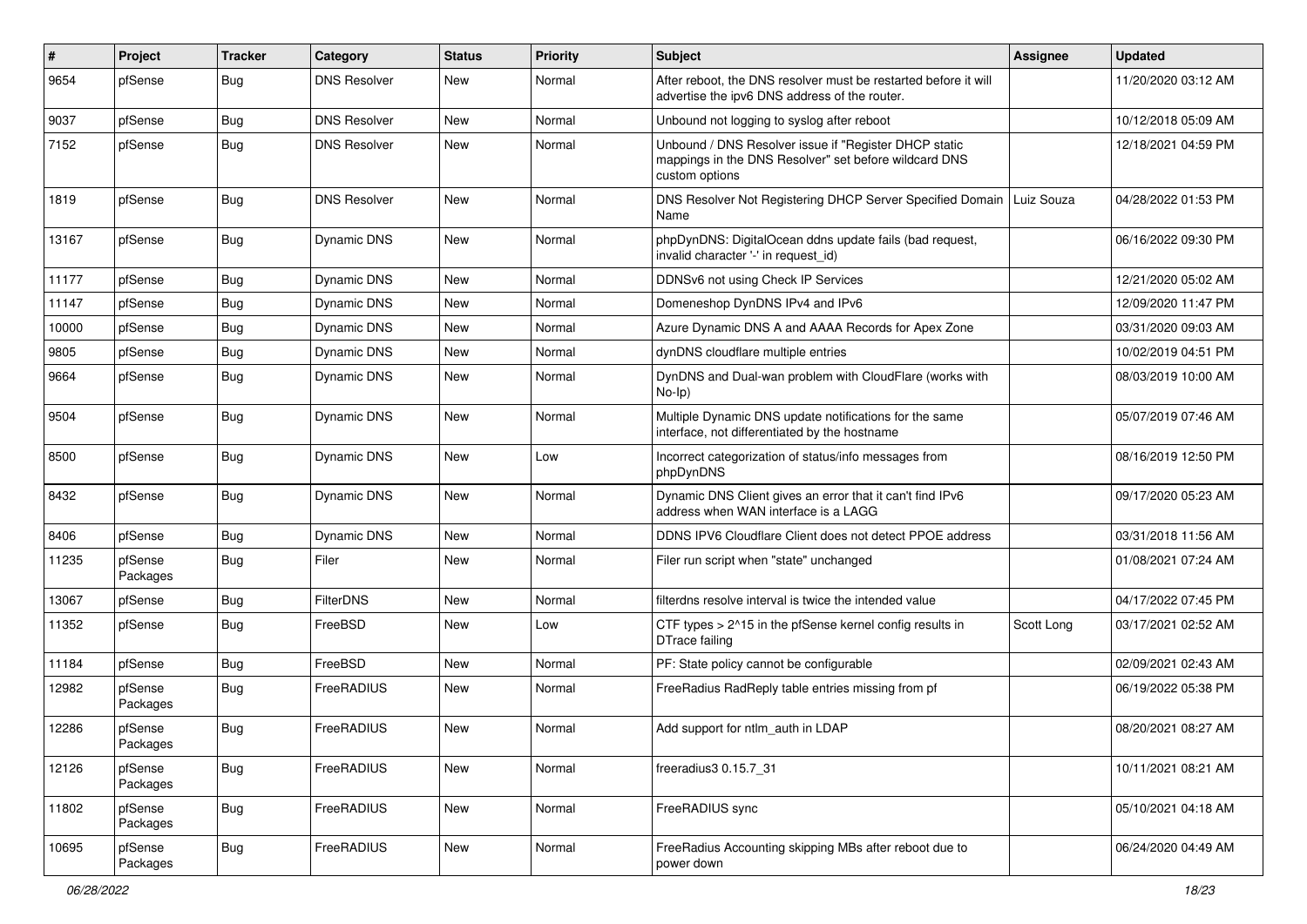| $\pmb{\#}$ | Project             | <b>Tracker</b> | Category                  | <b>Status</b> | <b>Priority</b> | Subject                                                                                                                                                     | <b>Assignee</b> | <b>Updated</b>      |
|------------|---------------------|----------------|---------------------------|---------------|-----------------|-------------------------------------------------------------------------------------------------------------------------------------------------------------|-----------------|---------------------|
| 8589       | pfSense<br>Packages | Bug            | FreeRADIUS                | New           | Normal          | FreeRadius 0.15.5 2 ignoring tunnelled-reply=no                                                                                                             |                 | 02/18/2019 03:40 PM |
| 8516       | pfSense<br>Packages | Bug            | FreeRADIUS                | <b>New</b>    | Normal          | FreeRADIUS requires settings re-saved after pfSense upgrade                                                                                                 | Jim Pingle      | 12/31/2021 05:58 PM |
| 8513       | pfSense<br>Packages | Bug            | FreeRADIUS                | <b>New</b>    | High            | Freeradius 3.x Idap problem                                                                                                                                 |                 | 02/18/2019 05:22 PM |
| 8264       | pfSense<br>Packages | Bug            | FreeRADIUS                | <b>New</b>    | Normal          | Radiusd restart on WAN change results in freeradius not<br>running (and possible solution)                                                                  |                 | 04/21/2022 12:39 PM |
| 7403       | pfSense<br>Packages | Bug            | FreeRADIUS                | <b>New</b>    | Normal          | Captive Portal + freeradius2 + MySQL problems with German<br>Umlaut                                                                                         |                 | 03/17/2017 09:12 AM |
| 12751      | pfSense<br>Packages | Bug            | <b>FRR</b>                | <b>New</b>    | Normal          | Improve FRR route restoration after gateway events                                                                                                          |                 | 02/06/2022 11:07 PM |
| 12084      | pfSense<br>Packages | Bug            | <b>FRR</b>                | New           | Normal          | libfrr.so.0 error on SG-1100                                                                                                                                |                 | 06/26/2021 08:22 AM |
| 11841      | pfSense<br>Packages | Bug            | <b>FRR</b>                | New           | Normal          | FRR access lists default bahavior changed to permit by default                                                                                              |                 | 04/22/2021 09:52 AM |
| 11835      | pfSense<br>Packages | Bug            | <b>FRR</b>                | New           | Normal          | FRR OSPF redistributed connected routes disappearing                                                                                                        |                 | 04/22/2021 07:11 AM |
| 11650      | pfSense<br>Packages | Bug            | <b>FRR</b>                | <b>New</b>    | Very Low        | FRR configuration broken on restore of manually edited FRR<br>config sections                                                                               |                 | 03/10/2021 08:50 AM |
| 11158      | pfSense<br>Packages | Bug            | <b>FRR</b>                | <b>New</b>    | High            | <b>FRR Prefix Lists</b>                                                                                                                                     |                 | 12/30/2020 04:55 PM |
| 10935      | pfSense<br>Packages | Bug            | <b>FRR</b>                | New           | Normal          | FRR 0.6.7-6 - BGPD service recycled IPv6 without Route Map                                                                                                  |                 | 12/30/2020 05:00 PM |
| 10516      | pfSense<br>Packages | Bug            | <b>FRR</b>                | New           | Normal          | <b>FRR Access list</b>                                                                                                                                      |                 | 12/06/2020 11:02 PM |
| 10503      | pfSense<br>Packages | Bug            | <b>FRR</b>                | <b>New</b>    | Normal          | Flapping any GW in multi-WAN influences restating all IPsec<br>tunnels in FRR which leads to dropping all IPsec VTI static<br>routes and related BGP issues |                 | 05/08/2020 07:51 PM |
| 10294      | pfSense<br>Packages | <b>Bug</b>     | <b>FRR</b>                | <b>New</b>    | Normal          | FRR Route Counts Incorrect on Status Page                                                                                                                   | Jim Pingle      | 02/26/2020 11:08 AM |
| 13076      | pfSense             | Bug            | <b>Gateway Monitoring</b> | New           | Normal          | Marking a gateway as down does not affect IPsec entries using<br>gateway groups                                                                             |                 | 06/03/2022 10:32 AM |
| 12811      | pfSense             | Bug            | Gateway Monitoring        | <b>New</b>    | Normal          | Services are not restarted when PPP interfaces connect                                                                                                      | Jim Pingle      | 05/31/2022 05:34 PM |
| 8192       | pfSense             | <b>Bug</b>     | Gateway Monitoring        | New           | Low             | dpinger - Change in ISP link-local IPv6 address drops<br>connectivity                                                                                       | Luiz Souza      | 11/05/2020 07:31 AM |
| 12942      | pfSense             | <b>Bug</b>     | Gateways                  | New           | Normal          | Code to kill states for old gateway when reconnecting an<br>interface is incorrect                                                                          | Jim Pingle      | 03/22/2022 01:25 PM |
| 12857      | pfSense             | <b>Bug</b>     | Gateways                  | New           | Normal          | Firewall gateway goes away when making changes to Bridge0<br>device                                                                                         |                 | 02/27/2022 11:20 AM |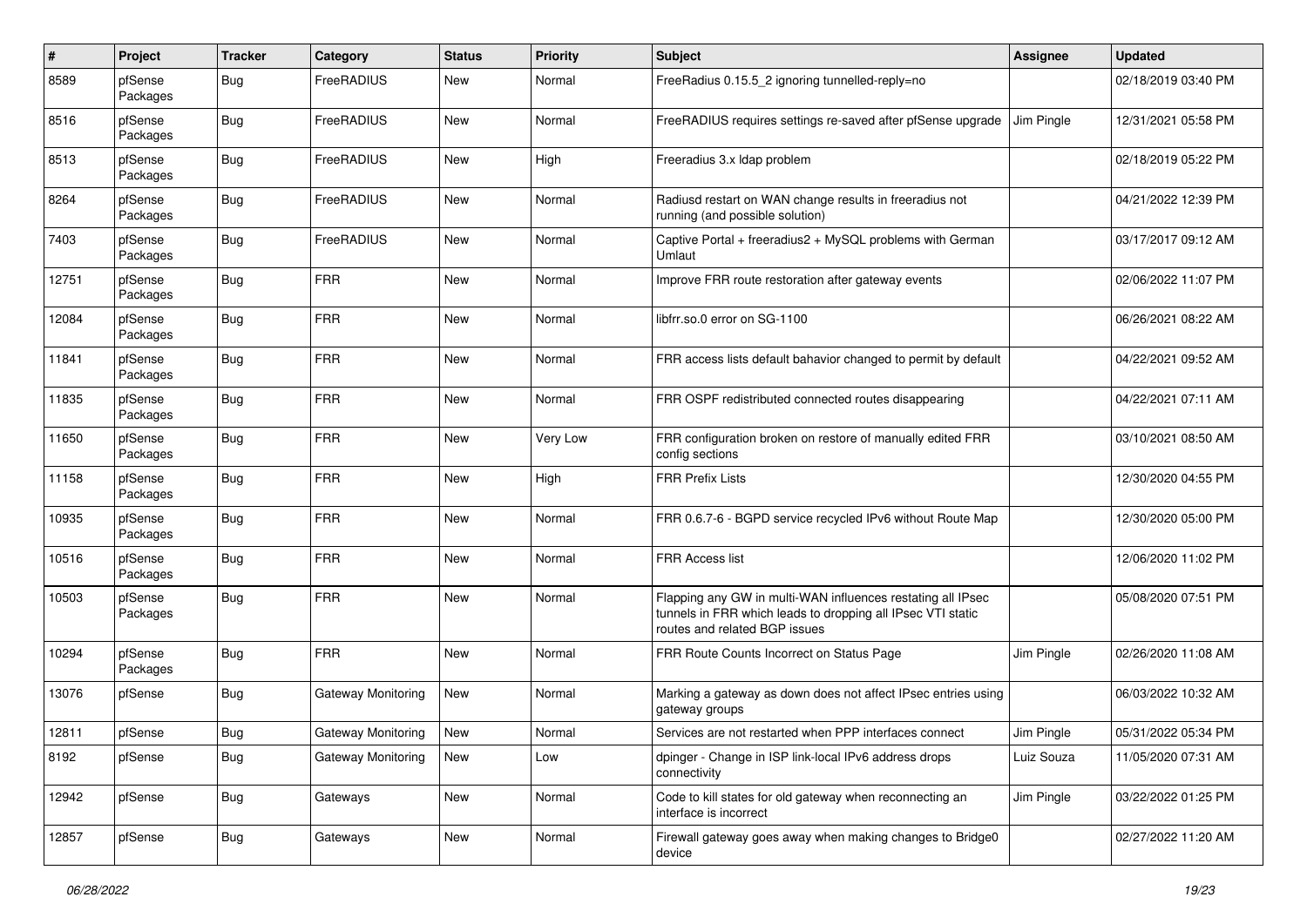| #     | Project             | <b>Tracker</b> | Category           | <b>Status</b> | <b>Priority</b> | Subject                                                                                     | Assignee   | <b>Updated</b>      |
|-------|---------------------|----------------|--------------------|---------------|-----------------|---------------------------------------------------------------------------------------------|------------|---------------------|
| 12764 | pfSense             | Bug            | Gateways           | <b>New</b>    | Normal          | VTI gateway status is pending after assigning the VTI interface                             |            | 02/07/2022 05:41 AM |
| 12632 | pfSense             | Bug            | Gateways           | <b>New</b>    | High            | Assigning a /30 WAN IP address at the console does not save<br>the gateway correctly        |            | 05/17/2022 02:28 PM |
| 10875 | pfSense             | Bug            | Gateways           | <b>New</b>    | Normal          | PPP periodic reset does not fully restore gateway group<br>round-robin functionality        | Luiz Souza | 11/05/2020 07:44 AM |
| 9650  | pfSense             | Bug            | Gateways           | <b>New</b>    | Normal          | IPv6 connection drops (ir-)regular on Kabelvodafone (German<br>cable ISP)                   |            | 07/27/2019 07:14 AM |
| 8846  | pfSense             | Bug            | Gateways           | New           | Low             | Misleading gateway error message adding/editing static routes<br>using a disabled interface |            | 08/21/2019 11:29 AM |
| 8343  | pfSense             | Bug            | Gateways           | <b>New</b>    | Normal          | Gateway Routes (Default Routes) not removed in Kernel when<br>removed from GUI              |            | 05/14/2020 01:22 AM |
| 11036 | pfSense<br>Packages | Bug            | haproxy            | <b>New</b>    | Normal          | <b>HAproxy ACL</b>                                                                          |            | 02/11/2022 11:27 AM |
| 11000 | pfSense<br>Packages | Bug            | haproxy            | <b>New</b>    | Very Low        | haproxy deprecated trick suggested                                                          |            | 12/23/2020 02:55 PM |
| 9500  | pfSense<br>Packages | Bug            | haproxy            | New           | Normal          | HAproxy does not delete non-applicable action config                                        |            | 01/18/2022 06:28 AM |
| 9261  | pfSense<br>Packages | Bug            | haproxy            | <b>New</b>    | Normal          | haproxy GUI failure                                                                         |            | 01/08/2019 12:41 PM |
| 9247  | pfSense<br>Packages | Bug            | haproxy            | <b>New</b>    | Low             | HAProxy multiple server selection on stats pages doesn't work                               |            | 01/02/2019 04:44 PM |
| 8902  | pfSense<br>Packages | <b>Bug</b>     | haproxy            | <b>New</b>    | Normal          | HAproxy package not use custom DNS for lookup on apply<br>new config                        |            | 09/16/2018 08:16 AM |
| 8438  | pfSense<br>Packages | Bug            | haproxy            | <b>New</b>    | High            | haproxy: can't use ACL for cert with http-response actions                                  |            | 05/24/2018 01:12 PM |
| 8213  | pfSense<br>Packages | Bug            | haproxy            | <b>New</b>    | Normal          | acl src file not populated from alias                                                       |            | 12/21/2017 02:02 PM |
| 7462  | pfSense<br>Packages | <b>Bug</b>     | haproxy            | <b>New</b>    | Normal          | HAproxy not rebinding properly after WAN DHCP IP change                                     |            | 01/11/2018 09:15 AM |
| 6861  | pfSense<br>Packages | <b>Bug</b>     | haproxy            | <b>New</b>    | Normal          | Ha-Proxy duplicated backend used in place of original backend                               |            | 02/18/2019 05:30 PM |
| 6784  | pfSense<br>Packages | Bug            | haproxy            | New           | Normal          | HAProxy version .48 will not use URL Table Alias for front end<br>listener                  |            | 02/18/2019 05:32 PM |
| 13206 | pfSense Plus        | <b>Bug</b>     | Hardware / Drivers | New           | Normal          | SG-3100 LED GPIO hangs                                                                      |            | 06/11/2022 07:01 PM |
| 13003 | pfSense             | Bug            | Hardware / Drivers | New           | Normal          | Malicious Driver Detection event on ixl driver                                              |            | 06/25/2022 05:00 PM |
| 12607 | pfSense Plus        | <b>Bug</b>     | Hardware / Drivers | New           | High            | Instability with Snort Inline with AWS Instances                                            |            | 01/10/2022 09:03 PM |
| 11770 | pfSense Plus        | Bug            | Hardware / Drivers | New           | Normal          | Pantech UML295 USB Modem No Longer Functional                                               |            | 04/01/2021 11:28 AM |
| 11731 | pfSense             | <b>Bug</b>     | Hardware / Drivers | New           | Normal          | Missing support for Realtek USB NICs                                                        |            | 03/30/2021 04:32 AM |
| 10584 | pfSense             | Bug            | Hardware / Drivers | New           | Normal          | SG-3100 with M.2: shutdown instead of reboot                                                |            | 07/21/2020 03:08 AM |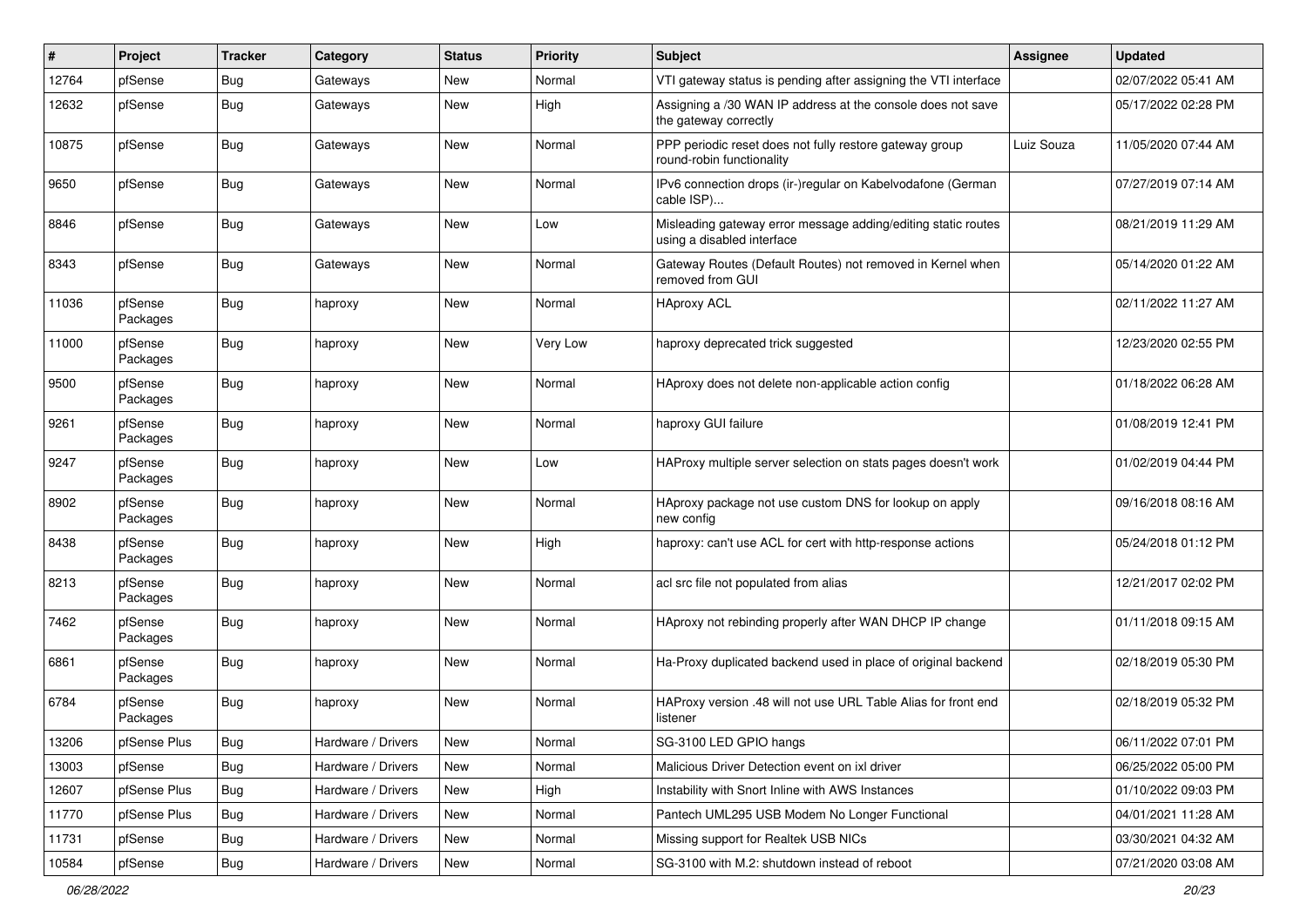| $\vert$ # | Project      | <b>Tracker</b> | Category           | <b>Status</b> | <b>Priority</b> | Subject                                                                                                                                                                                            | Assignee      | <b>Updated</b>      |
|-----------|--------------|----------------|--------------------|---------------|-----------------|----------------------------------------------------------------------------------------------------------------------------------------------------------------------------------------------------|---------------|---------------------|
| 8324      | pfSense      | Bug            | Hardware / Drivers | New           | Normal          | bxe cards require promisc for OSPF                                                                                                                                                                 | Luiz Souza    | 05/25/2020 03:19 PM |
| 13277     | pfSense      | Bug            | <b>IGMP Proxy</b>  | <b>New</b>    | Normal          | IGMP Proxy webConfigurator Page Always Produces Error                                                                                                                                              |               | 06/16/2022 07:50 PM |
| 13276     | pfSense      | Bug            | <b>IGMP Proxy</b>  | New           | Normal          | IGMP Proxy Error Message for Logging Links to System Log<br>Instead of Routing Log                                                                                                                 |               | 06/16/2022 07:48 PM |
| 12079     | pfSense      | <b>Bug</b>     | <b>IGMP Proxy</b>  | New           | Normal          | IGMPProxy: kernel panic, Sleeping thread owns a<br>non-sleepable lock                                                                                                                              | Mateusz Guzik | 05/10/2022 03:14 PM |
| 11953     | pfSense      | Bug            | <b>IGMP Proxy</b>  | New           | Normal          | XG-1541 crashes when igmpproxy is enabled and network<br>interfaces status change                                                                                                                  |               | 05/24/2021 04:55 PM |
| 10150     | pfSense      | Bug            | <b>IGMP Proxy</b>  | <b>New</b>    | Normal          | IGMP Proxy does not scale to hundreds of streams                                                                                                                                                   |               | 01/03/2020 02:56 AM |
| 9338      | pfSense      | Bug            | <b>IGMP Proxy</b>  | <b>New</b>    | Normal          | igmpproxy ignoring downstream vlan interface                                                                                                                                                       |               | 02/22/2019 03:48 AM |
| 8711      | pfSense      | Bug            | <b>IGMP Proxy</b>  | New           | Normal          | igmpproxy with PPPoE Interfaces                                                                                                                                                                    |               | 07/28/2018 09:21 AM |
| 3382      | pfSense      | Bug            | <b>IGMP Proxy</b>  | <b>New</b>    | Normal          | IGMPPROXY fails with more than 32 interfaces                                                                                                                                                       |               | 07/12/2016 11:01 PM |
| 12974     | pfSense Plus | <b>Bug</b>     | Installer          | New           | Normal          | Typing anything into 1100/2100 recovery installer causes<br>process to stop                                                                                                                        |               | 06/05/2022 04:10 PM |
| 12960     | pfSense      | Bug            | Installer          | New           | Normal          | VGA installer image defaults to serial console, serial console is<br>default in GUI settings                                                                                                       |               | 05/10/2022 03:19 PM |
| 11363     | pfSense      | Bug            | Installer          | New           | Normal          | Clean Install 2.5.0 fails due to hardware incompability                                                                                                                                            |               | 02/04/2021 11:06 AM |
| 10690     | pfSense      | Bug            | Installer          | <b>New</b>    | Low             | Not possible to make UFS install on ZFS formatted drive                                                                                                                                            |               | 04/21/2022 12:39 PM |
| 8401      | pfSense      | Bug            | Installer          | New           | Normal          | Issues related to keys representing alphabetic characters<br>specific to Scandinavian languages and to some other keys.                                                                            |               | 03/30/2018 11:06 AM |
| 13279     | pfSense      | <b>Bug</b>     | Interfaces         | <b>New</b>    | Normal          | DHCP config override affects Gateway installation.                                                                                                                                                 |               | 06/17/2022 07:25 AM |
| 13228     | pfSense      | Bug            | Interfaces         | New           | Normal          | Recovering interface gateway may not be added back into<br>gateway groups and rules when expected                                                                                                  | Jim Pingle    | 05/28/2022 01:14 PM |
| 13225     | pfSense      | Bug            | Interfaces         | <b>New</b>    | Normal          | Bridges with QinQ interfaces not properly set up at boot                                                                                                                                           | Viktor Gurov  | 05/27/2022 08:19 AM |
| 12539     | pfSense      | Bug            | Interfaces         | New           | Low             | Changing VLAN ID for LAN interface in assignments silently<br>fails.                                                                                                                               |               | 11/23/2021 04:12 AM |
| 12504     | pfSense      | Bug            | Interfaces         | <b>New</b>    | Normal          | BCM57412 NetXtreme-E 10Gb RDMA Ethernet controller<br>issue                                                                                                                                        |               | 11/05/2021 04:51 AM |
| 11872     | pfSense      | <b>Bug</b>     | Interfaces         | <b>New</b>    | Normal          | gif interfaces reporting incorrect traffic counters                                                                                                                                                |               | 12/30/2021 04:00 AM |
| 11657     | pfSense      | Bug            | Interfaces         | New           | Normal          | netmap_ring_reinit error                                                                                                                                                                           |               | 03/18/2021 10:32 PM |
| 11641     | pfSense      | <b>Bug</b>     | Interfaces         | New           | Normal          | On xn based interfaces without the VLANMTU flag the first<br>VLAN tag defined does not follow the parent interface MTU<br>settings. All subsequent VLAN tags follow the parent interface's<br>MTU. |               | 03/09/2021 06:42 PM |
| 11430     | pfSense      | Bug            | Interfaces         | New           | Normal          | PHP console spam after Assigning Interfaces                                                                                                                                                        |               | 10/09/2021 10:37 AM |
| 11412     | pfSense      | <b>Bug</b>     | Interfaces         | New           | Normal          | LLDPD Package Doesn't Work with Switchports                                                                                                                                                        |               | 02/12/2021 08:12 PM |
| 11335     | pfSense      | <b>Bug</b>     | Interfaces         | New           | Normal          | Spoofing the MAC on a LAGG interface does not work for<br>some NIC types.                                                                                                                          |               | 01/29/2021 09:10 AM |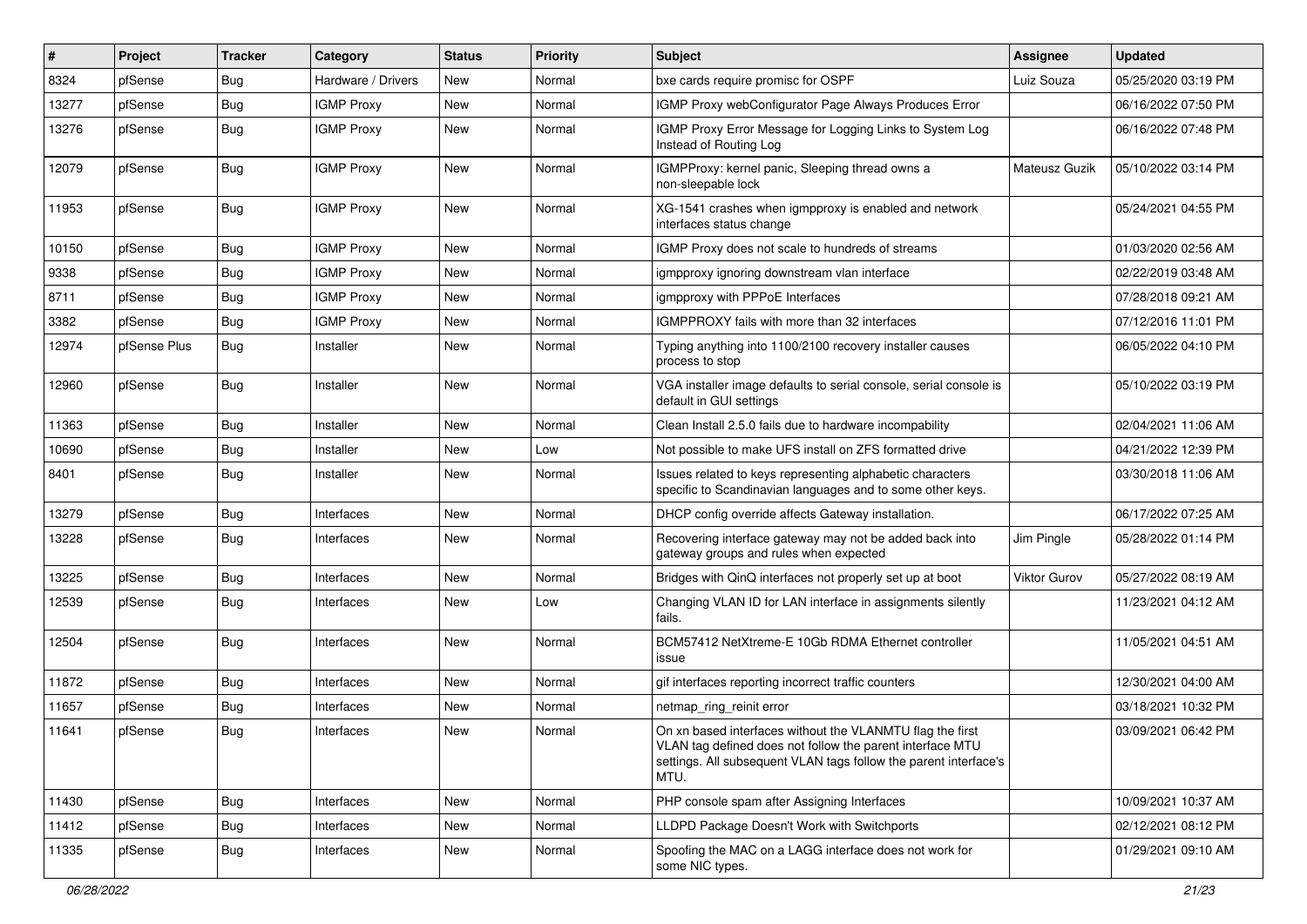| #     | Project | <b>Tracker</b> | Category     | <b>Status</b> | <b>Priority</b> | Subject                                                                                                                                                                       | <b>Assignee</b> | <b>Updated</b>      |
|-------|---------|----------------|--------------|---------------|-----------------|-------------------------------------------------------------------------------------------------------------------------------------------------------------------------------|-----------------|---------------------|
| 11091 | pfSense | Bug            | Interfaces   | New           | Normal          | Interfaces set as disabled in the configuration have an UP<br>status in the operating system at boot                                                                          | Viktor Gurov    | 05/10/2022 03:12 PM |
| 9837  | pfSense | Bug            | Interfaces   | <b>New</b>    | Very Low        | ipv6 is not completely disabled on the interfaces                                                                                                                             |                 | 10/24/2019 01:16 AM |
| 9690  | pfSense | Bug            | Interfaces   | New           | Normal          | Ethernet flow control should be disabled by default                                                                                                                           |                 | 08/19/2019 06:45 PM |
| 9585  | pfSense | Bug            | Interfaces   | <b>New</b>    | Normal          | 6RD: Unable to reach hosts on within same 6rd-domain                                                                                                                          |                 | 08/14/2019 02:39 PM |
| 9241  | pfSense | Bug            | Interfaces   | New           | Normal          | Ethernet link cycles up/down if "auto-negotiate" is explicitly<br>selected in interface configuration                                                                         |                 | 12/31/2018 08:36 PM |
| 8815  | pfSense | Bug            | Interfaces   | <b>New</b>    | Normal          | IP addresses are removed from interfaces when link is lost and<br>either IPv4 or IPv6 is dynamic                                                                              | Luiz Souza      | 07/21/2021 07:49 AM |
| 8770  | pfSense | Bug            | Interfaces   | <b>New</b>    | Normal          | QinQ interfaces always show as active                                                                                                                                         |                 | 02/01/2020 09:47 AM |
| 8526  | pfSense | Bug            | Interfaces   | <b>New</b>    | Normal          | DHCP client ignores server replies when 802.1q tagging is<br>used                                                                                                             |                 | 08/14/2019 10:52 AM |
| 8435  | pfSense | Bug            | Interfaces   | <b>New</b>    | Normal          | DHCPv6 unusable in certain circumstances (US AT&T Fiber,<br>etc.)                                                                                                             |                 | 08/14/2019 10:52 AM |
| 8158  | pfSense | Bug            | Interfaces   | <b>New</b>    | High            | IPv6 Track Interface issue with more than one WAN-Gateway<br>and a number of internal interfaces at least track interface<br>from one interface does not work on regular base |                 | 12/03/2017 09:00 AM |
| 8113  | pfSense | Bug            | Interfaces   | <b>New</b>    | Normal          | MTU setting on bridge, openvpn clients ignored                                                                                                                                |                 | 12/31/2021 05:55 PM |
| 8089  | pfSense | Bug            | Interfaces   | <b>New</b>    | High            | VLAN page breaks after config restore to new hardware.                                                                                                                        |                 | 11/21/2017 01:38 PM |
| 8050  | pfSense | Bug            | Interfaces   | New           | High            | Enabling bridge while interfaces have link freezes console                                                                                                                    |                 | 11/03/2017 04:38 PM |
| 7730  | pfSense | Bug            | Interfaces   | New           | High            | 2.3.4_1 greX: loop detected when hit save on filter rules or<br>interfaces                                                                                                    |                 | 07/27/2017 08:16 AM |
| 7430  | pfSense | Bug            | Interfaces   | <b>New</b>    | Normal          | pfsense-utils.inc - where_is_ipaddr_configured() should<br>account for loopback interface                                                                                     |                 | 08/13/2019 03:48 PM |
| 7040  | pfSense | Bug            | Interfaces   | <b>New</b>    | Normal          | Issue when disabling an interface                                                                                                                                             |                 | 12/26/2016 02:56 AM |
| 6977  | pfSense | Bug            | Interfaces   | <b>New</b>    | Normal          | VLAN traffic is erroneously counted as underlying iface<br>(untagged) traffic                                                                                                 |                 | 08/13/2019 02:56 PM |
| 6823  | pfSense | Bug            | Interfaces   | <b>New</b>    | Normal          | No connectivity after changing link state to UP                                                                                                                               |                 | 04/21/2022 12:39 PM |
| 6289  | pfSense | Bug            | Interfaces   | New           | Normal          | IPv6 address not given to track6 interfaces on create                                                                                                                         |                 | 12/30/2021 04:17 AM |
| 13102 | pfSense | Bug            | <b>IPsec</b> | <b>New</b>    | Normal          | Deleting an IPSec tunnel doesn't destroy the SA (SADs/SPDs),<br>causes crash in status_ipsec.php                                                                              | Viktor Gurov    | 05/20/2022 01:07 PM |
| 13014 | pfSense | <b>Bug</b>     | <b>IPsec</b> | New           | Normal          | Charon.vici can get in a bad state                                                                                                                                            | Mateusz Guzik   | 05/24/2022 05:05 PM |
| 13000 | pfSense | Bug            | <b>IPsec</b> | New           | Low             | IPsec AES-GCM encryption algorithm "Key Length" field<br>should be labeled "ICV Length"                                                                                       |                 | 03/30/2022 07:40 AM |
| 12762 | pfSense | Bug            | <b>IPsec</b> | New           | Normal          | IPsec keep alive check ignores Child SA Start Action                                                                                                                          | Viktor Gurov    | 02/07/2022 11:21 AM |
| 12645 | pfSense | Bug            | <b>IPsec</b> | New           | Normal          | `filterdns`` does not monitor remote IPsec gateways for IPv6<br>address changes                                                                                               | Viktor Gurov    | 06/27/2022 07:20 AM |
| 12335 | pfSense | Bug            | IPsec        | New           | Normal          | IPsec DNS inefficiency                                                                                                                                                        | Jim Pingle      | 04/26/2022 07:50 AM |